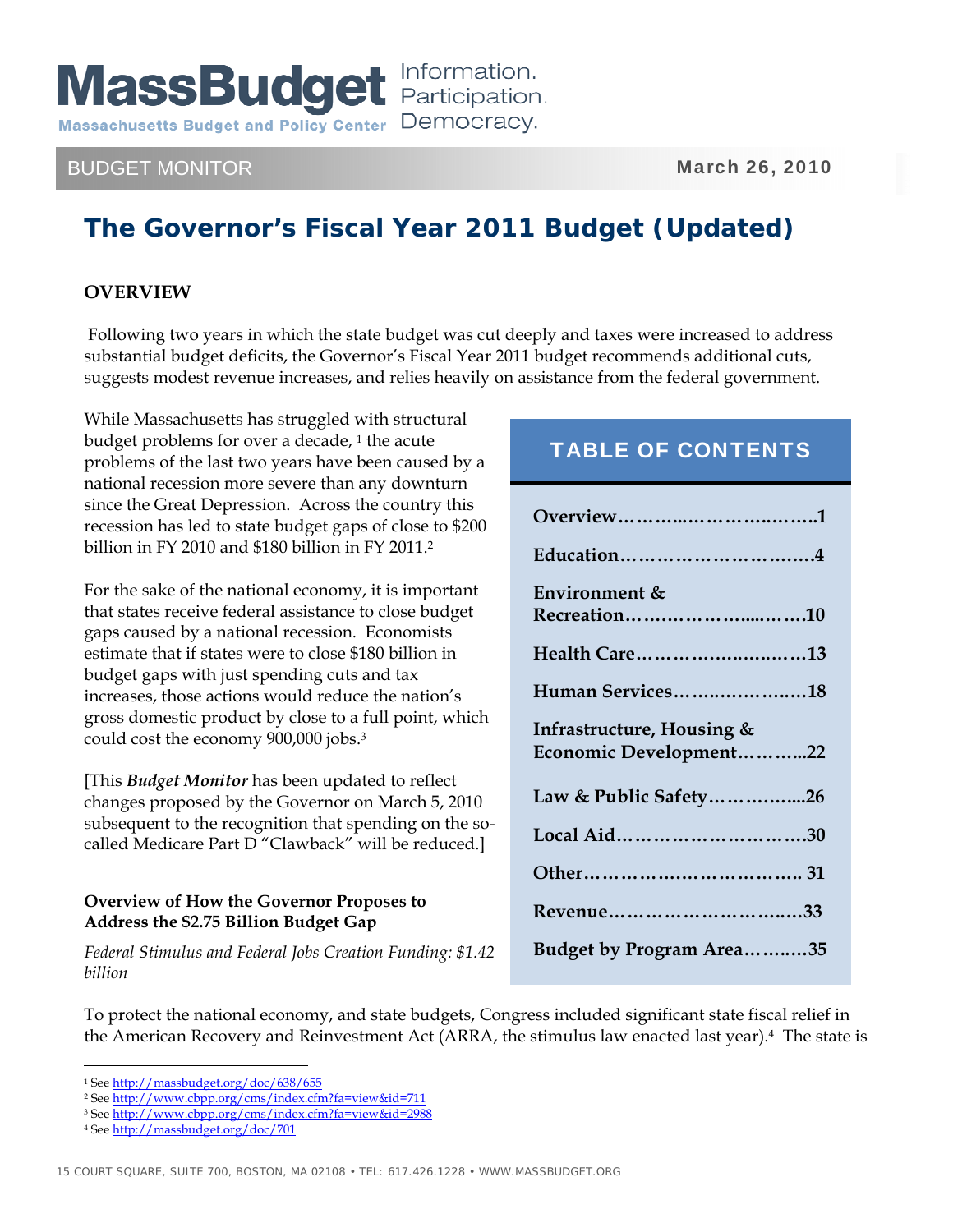scheduled to receive approximately \$812 million from that law to help balance the state budget in FY 2011. This includes \$690 million in increased Medicaid reimbursements (FMAP), \$96 million in education and flexible block funds, and \$25.5 million for Temporary Assistance for Needy Families (TANF) Emergency Funds and adoption assistance funding. In addition, the Governor's budget, like those of eight other states,<sup>5</sup> assumes that Congress will provide additional state fiscal relief that would be worth \$608 million to Massachusetts in FY 2011. Because deep state budget cuts and tax increases could cost hundreds of thousands of jobs, this new state fiscal relief was included in jobs creation legislation approved by the U.S. House and pending in the Senate. If Congress does not provide this funding, it would cause significant fiscal problems for Massachusetts and other states, as well as economic problems for the nation.

#### *Cuts and Savings: \$797 million (net savings of \$670 million because some cuts reduce federal reimbursements)*

This includes cuts in most areas of state government and other savings initiatives such as debt restructuring and having quasi-public agencies pick up costs previously paid for in the state budget. These cuts and savings are described in the subject area sections of this *Budget Monitor*.

#### *New Revenues: \$230 million (net revenue to close the budget gap is \$199 million)*

 This includes several initiatives, the most significant of which are capping the cost of tax subsidies for the motion picture industry at \$50 million (for a savings of \$75 million) and eliminating the sales tax exemption for candy and soda, which will generate \$61.6 million. It also includes a number of smaller tax changes, departmental revenues and administrative provisions related to tax collection. These are described in the revenue section of this *Budget Monitor*. The net available to close the budget gap is less than the total new revenue because some of the revenue is dedicated to specific purposes (tobacco taxes to health care, revenue for the expanded bottle bill to recycling, and a portion of the sales tax reforms to school building).

#### *Other Temporary Revenue and Savings: \$460 million [updated March 24, 2010]*

The Governor's initial budget proposal included a \$175 million withdrawal from the Commonwealth's Stabilization Fund (the "rainy day" fund), \$100 million from shifting debt payments from FY 2011 to future years (which is in addition to \$200 million in savings from a similar shift to smooth out a spike in debt payments that would have occurred in FY 2011), and \$160 million that the state hopes to receive from the federal government as repayment for costs that were billed to the state Medicaid program that should have been paid by the federal Medicare program. On March 5, the Governor announced an expected increase in the amount of revenue that will come to the Commonwealth associated with the state's Medicaid program. Accordingly, the Governor has decreased his proposed withdrawal from the Stabilization Fund by \$29 million to \$146 million.

 $\overline{a}$ 

<sup>5</sup> See http://www.cbpp.org/cms/index.cfm?fa=view&id=1214&emailView=1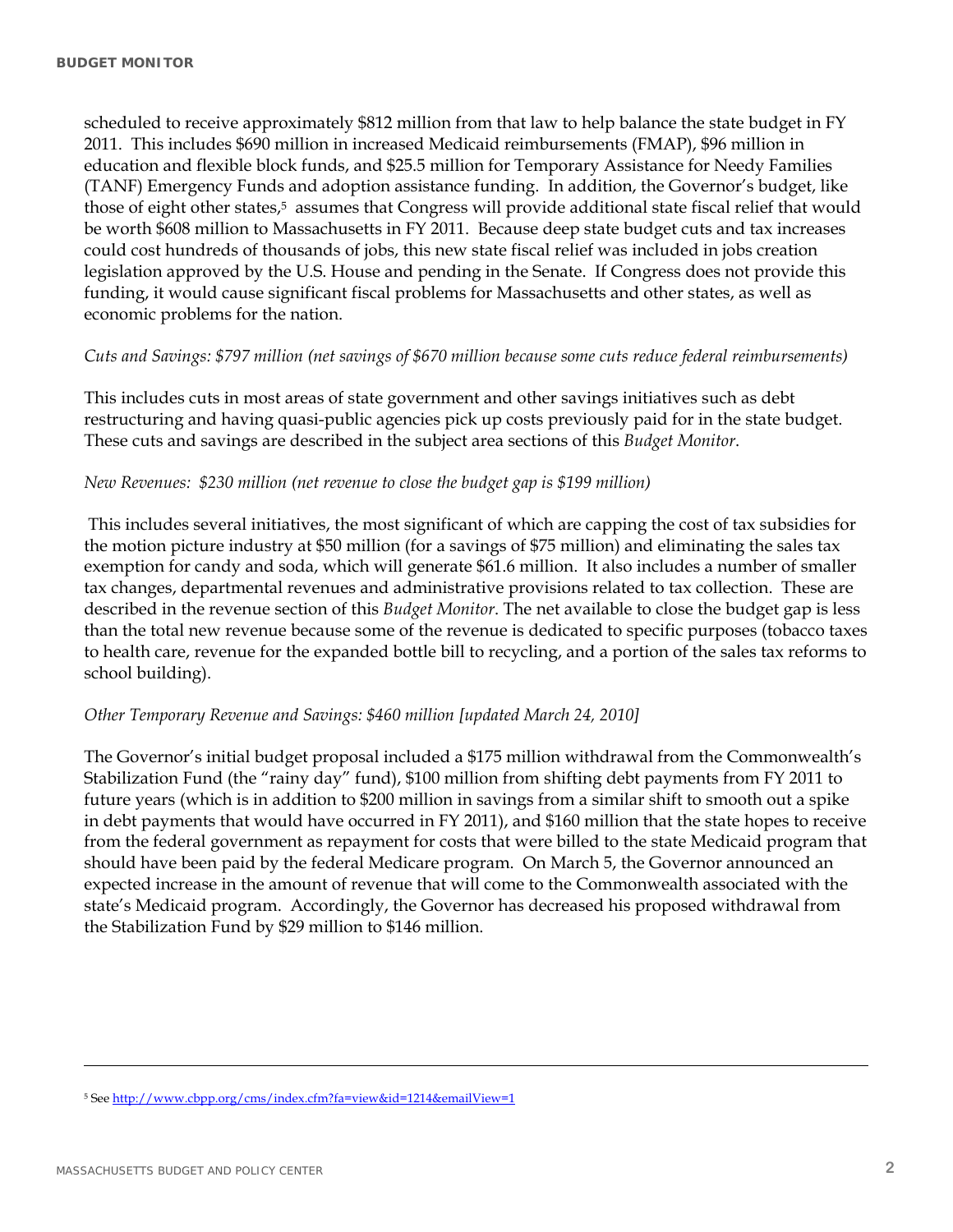# **HOW TO READ THE TABLES**

The tables included at the beginning of each section provide an overview of the funding for each category and how it compares to funding in FY 2010. Here is an explanation of each item presented in these tables.

**FY 2010 GAA:** The level of funding that was approved in the enacted budget for FY 2010.

**FY 2010 Current:** This amount includes any subsequent additions or reductions to the approved funding level in the GAA, including any cuts that were made by the Governor in October of 2009 through the 9C process. (For more information on 9C cuts, see here: [http://massbudget.org/doc/632\)](http://massbudget.org/doc/632)

**FY 2011 Governor:** This is the funding amount proposed by the Governor for FY 2011.

**FY 2011 Governor (Adjusted):** In order to allow for accurate comparisons of FY 2011 budget proposals to FY 2010 budget totals, MassBudget "adjusts" budget totals when the FY 2011 proposal recommends departmental reorganizations. These adjustments allow the user to differentiate between changes in funding due to proposed cuts or expansions in funding, rather than due to organizational shifts.

| <b>ACCOUNT</b>         | <b>ACCOUNT NAME</b>                                                                             | <b>Governor Adjustment</b>                  |
|------------------------|-------------------------------------------------------------------------------------------------|---------------------------------------------|
| 1108-5200<br>8910-0000 | Group Insurance Premium and Plan Costs<br>County Correctional Programs<br>Off-budget adjustment | (120, 300, 000)<br>27,000,000<br>93,300,000 |
| 1599-1970              | Mass. Turnpike Authority Contract Assistance                                                    | (100,000,000)                               |
| 1595-6368              | Mass. Transportation Trust Fund                                                                 | 100,000,000                                 |
| 2210-0105              | Toxics Use Retained Revenue                                                                     | (1,657,449)                                 |
| 7100-0200              | University of Massachusetts                                                                     | 1,657,449                                   |
| 4590-0915              | Public Health Hospitals                                                                         | 1,011,168                                   |
| 7004-0102              | Homeless Individuals Assistance                                                                 | (1,011,168)                                 |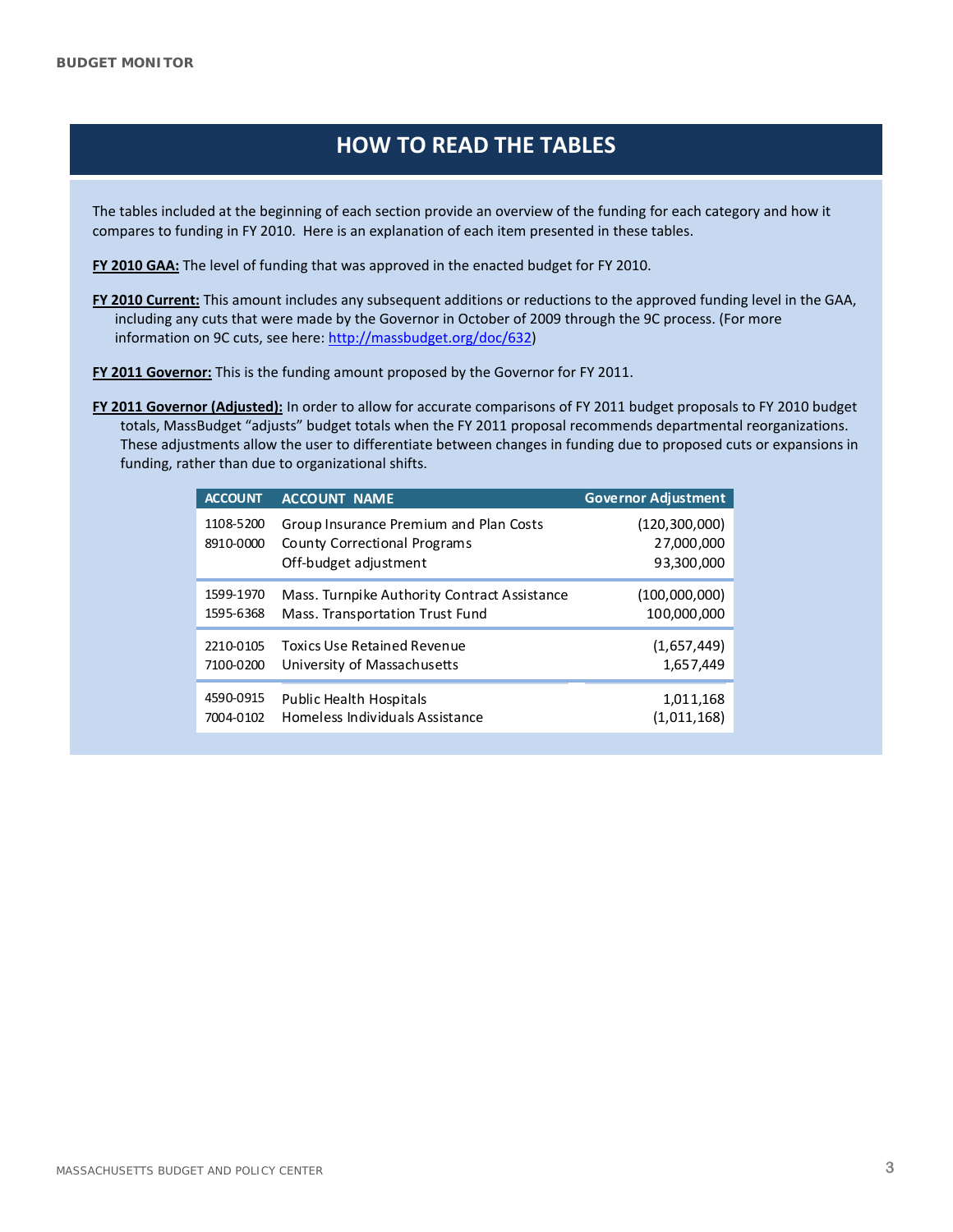### **EDUCATION**

| FY 2010 GAA [Updated March 24, 2010]     | \$6,711,429,032 |
|------------------------------------------|-----------------|
| FY 2010 Current [Updated March 24, 2010] | \$6,654,691,798 |
|                                          |                 |
| FY 2011 Governor's Budget                | \$6,731,180,899 |
|                                          | \$6,732,838,348 |
| FY 2011 Governor's Budget (Adjusted)*    |                 |
| Increase (decrease) from FY 2010 GAA     | \$21,409,316    |
| Percent Change from FY 2010 GAA          | $0.3\%$         |
| Increase (decrease) from FY 2010 Current | \$78,146,550    |

*\* In cases where the Governor has shifted line items between categories, we have made an adjustment to reflect FY 2010 categories in order to provide an apples-to-apples comparison.* 

In his budget, the Governor proposes spending \$6.73 billion on education in Fiscal Year 2011 (FY 2011). This amount, which includes money that the federal American Recovery and Reinvestment Act (ARRA) provides to states for education costs, is \$21.4 million more than the FY 2010 General Appropriations Act (GAA) and \$78.1 million, or 1 percent, more than the current FY 2010 budget. [These numbers have been updated to include approximately \$4.5 million in additional ARRA funding.]

In his budget the Governor recommends providing a small increase (0.2 percent) in funding for Chapter 70 and a small (0.5 percent) reduction to state colleges and universities compared with the FY 2010 GAA. Programs that provide aid for child care and preschool receive a proposed 3 percent reduction in aid, while the Governor recommends cutting about 2 percent of funding for elementary and secondary schools (K-12). The largest increase in education aid is for the School Modernization and Reconstruction Trust (SMART, also referred to as School Building Assistance (SBA), which would get 8 percent more in funding than in the FY 2010 GAA.

### *CHAPTER 70*

The Governor's budget provides most districts with the same amount of Chapter 70 aid as they received last year, totaling \$4.05 billion. This includes small increases for a few districts, which total \$6.3 million. The districts that receive increases are districts that are experiencing rapid enrollment growth and those that have historically made a larger local contribution than the current formula suggests they should be required to make.

Though this is a small overall increase, the state's share of money to fund Chapter 70 aid has actually increased by \$178 million. This is to make up for \$172 million in federal recovery act dollars that were used for education aid in FY 2010 but are no longer available. In FY 2010, \$167.6 million of ARRA funding was used to make up for Chapter 70 cuts. Subsequently, another \$4.5 million of ARRA money was allocated to districts as a result of a local contribution waiver process. In FY 2011, an additional \$6.3 million of funding would be allocated for districts that require more aid in FY 2011 to meet foundation budget requirements

When a district experiences enrollment growth its total foundation budget (the amount the state says must be spent on education in that town) goes up to account for the additional students. If this growth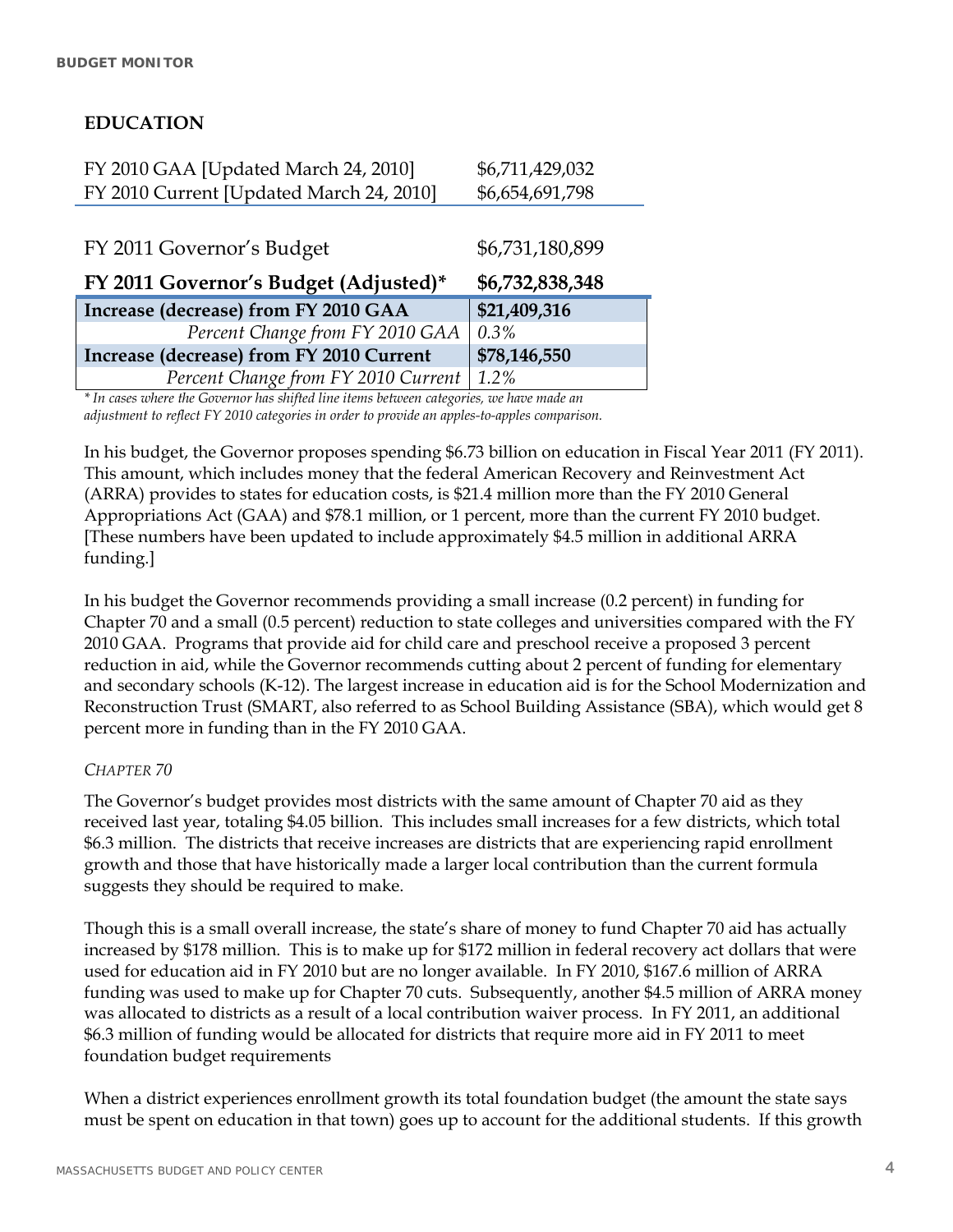in enrollment causes a gap between the foundation budget and the sum of what the town is required to contribute to its schools and what the state gave in the prior year, then the state provides additional aid to make sure that the schools in that town will have the foundation budget amount available to educate the students in that district.

As the result of reforms made in FY2007, some districts are being allowed gradually to reduce the amount they are contributing to their local schools. 6 These are primarily towns that had historically contributed proportionately more than other towns and had received less aid as a result (their contribution had been above the target "standard of effort" for local contributions, which is the level of local support that the new formula calls for, based primarily on the incomes and property values in each town). Additional aid is being phased in for those towns as their required local contributions decline. Specifically, in the Governor's budget those towns will have their required local contribution decreased by 30 percent of the amount they are over the standard of effort. While the standard of effort generally sets the local contribution requirement at a uniform rate based on incomes and property values, there is a special provision that allows wealthier communities to contribute a smaller percentage of resources. This is accomplished by the establishment of a floor (being phased in) that will guarantee that every community will receive at least 17.5 percent of its foundation budget in state aid regardless of need.

Another important issue is the way the Governor's budget calculates inflation in the Chapter 70 formula. The foundation budget is increased each year by the rate of inflation as defined by a particular inflation measure calculated by the federal Bureau of Economic Analysis, but the rate is capped at 4.5 percent. The law requires the adjustment to be made based on the most recent data available when the Governor is preparing his budget in January. That is the data for the year (four quarters) ending September  $30<sup>th</sup>$  of the prior year.<sup>7</sup> Last year the rate during that period was 6.75 percent. When the Senate adopted its budget (with the state facing a budget gap of \$5 billion) a change was made to save the state money by using a lower inflation adjustment: 3.04 percent. This number was the inflation that occurred in the 12 months that ended on December 31<sup>st</sup> of the prior year. The problem with this change is that it means that a quarter of inflation that did occur (the fourth calendar quarter of 2007, which was a very high inflation quarter) is not included in the inflation calculation. As a result, the current foundation budget is less than it would be if it had been accurately adjusted for inflation. This led to less state aid for many communities last year, a few communities this year, and likely additional communities in future years.

| <b>Actual Inflation Adjustment Calculation Factors</b>          |                             |
|-----------------------------------------------------------------|-----------------------------|
| <b>Time Period</b>                                              | <b>Inflation Adjustment</b> |
| Sept. 30, 2007 - Sept. 30, 2008                                 | 6.75%                       |
|                                                                 |                             |
| <b>Inflation Adjustment Calculation Factors Used in FY 2010</b> |                             |
| <b>Time Period</b>                                              | <b>Inflation Adjustment</b> |
| Dec. 30, 2007 - Dec. 30, 2008                                   | 3.04%                       |
| Unaccounted for Months: October, November, December of 2007     |                             |
|                                                                 |                             |

<sup>6</sup> See http://www.massbudget.org/file\_storage/documents/Public\_School\_Funding-Where\_We\_Are\_What\_Has\_Changed\_-\_FINAL.pdf

 $\overline{a}$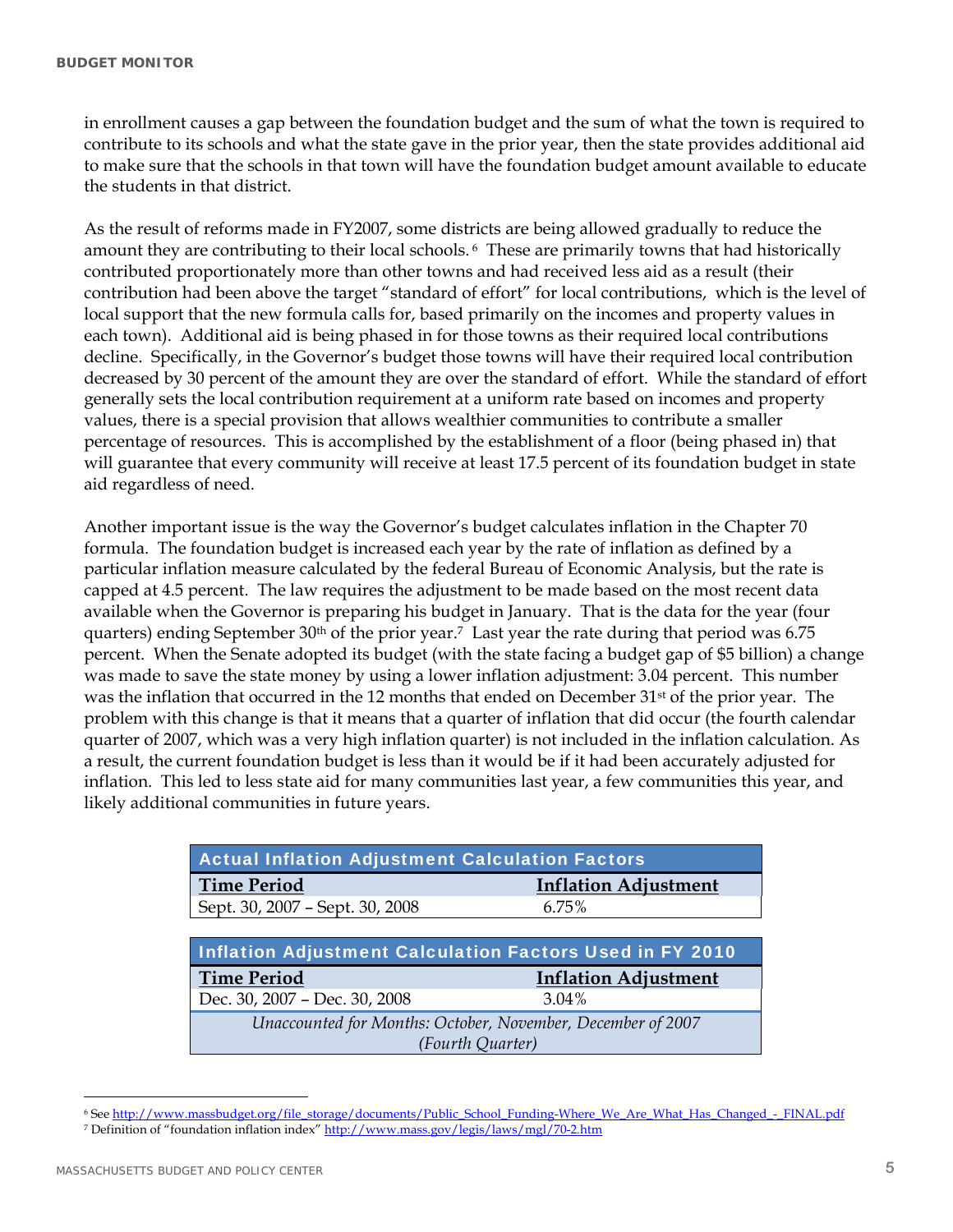The problem could be fixed this year, but the Governor's budget does not propose to do so. To fix the problem, the formula could be run in a way that accounts for the actual inflation over the previous two years and then subtracts out the adjustment that was made last year to determine this year's inflation adjustment. Alternatively, that process could be implemented using an inflation rate of 4.5 percent last year, to reflect the statutory cap. Instead the Governor's budget uses an inflation calculation that looks just at the most recent four quarters, a process which leads to the inflation during the quarter ending in December of 2008 getting counted twice (a low inflation quarter that ends up in last year's calculation and this year's) and the quarter that was skipped last year (a high inflation quarter) never getting counted.8

#### *EARLY EDUCATION & CARE*

The Governor's FY 2011 budget recommendations include \$520.8 million for early education and care services. Although the Governor recommends level funding for early education and care services compared to current FY 2010 funding levels, this recommendation does maintain \$16.5 million in 9C cuts which occurred in FY 2010 and represents a 3 percent decrease from the FY 2010 GAA. It is also important to note that funding for early education and care services has decreased 21 percent since FY 2001, after adjusting for inflation.

Specifically, the Governor's FY 2011 recommendations include:

- Consolidation of funding for child care financial assistance into one line item. The FY 2010 GAA funded child care access through three dedicated line items, including: access for children with active cases with the Department of Children and Families, access for families receiving or transitioning from TAFDC who are working or in job training programs, and access for other low-income families. The Governor consolidates these former line items into one new child care access line items with no earmarks for specific programs. In total, the Governor recommends \$451.2 million for child care access, representing a \$16.4 million, or 4 percent, reduction from the FY 2010 GAA and a \$4.8 million reduction from current budget levels.
- An increase in funding for the universal pre-kindergarten program from \$8 million in the FY 2010 GAA to \$9 million.
- Level funding of state-supported Head Start when compared to the FY 2010 GAA.
- A broadening of services funded through the Services for Infants and Parents line item (formerly known as the Family Support and Engagement in FY 2010) to include local grants for coordinated family and community engagement, as well as expansion of parent support services to families with school age children. Although this line item seems to increase in funding by \$12 million in the Governor's proposal, the expansion of services is funded

 $\overline{a}$ 

<sup>&</sup>lt;sup>8</sup> To further complicate matters, inflation in the four quarters used by the Governor's budget has been negative. If we think of inflation using a scale that was set at 100 for FY 2009, then it should have gone to 106.75 for FY 2010 and declined to 104.4 for the FY 2011 budget. If a 6.75 percent inflation adjustment had been made for FY 2010 it would make sense now to adjust down by 2.2 points. But in FY 2010 there was only an adjustment to 103.04 – and the Governor's FY 2011 budget proposes adjusting that level down by 2.2 points so that the FY 2011 foundation budget will only be .8 percent above FY 2009, even though the relevant measure shows that inflation over that period was 4.4 percent. If FY2010 inflation had been set at 4.5 percent reflecting the statutory cap and then reduced by 2.2 points this year we would now be at 102.3 – below the inflation change that actually occurred, but above the level in the Governor's budget. The Governor's budget does, however, have a provision dictating that no community will receive less than it did last year. As a result this year the inflation problem will only directly affect those communities that would have received additional aid as a result of growing enrollments or other factors. But in future years it will affect additional communities if not corrected. Because the Governor's plan reduces foundation budgets this year by 2 percent, the first 2 percent of inflation next year will not lead to any new aid.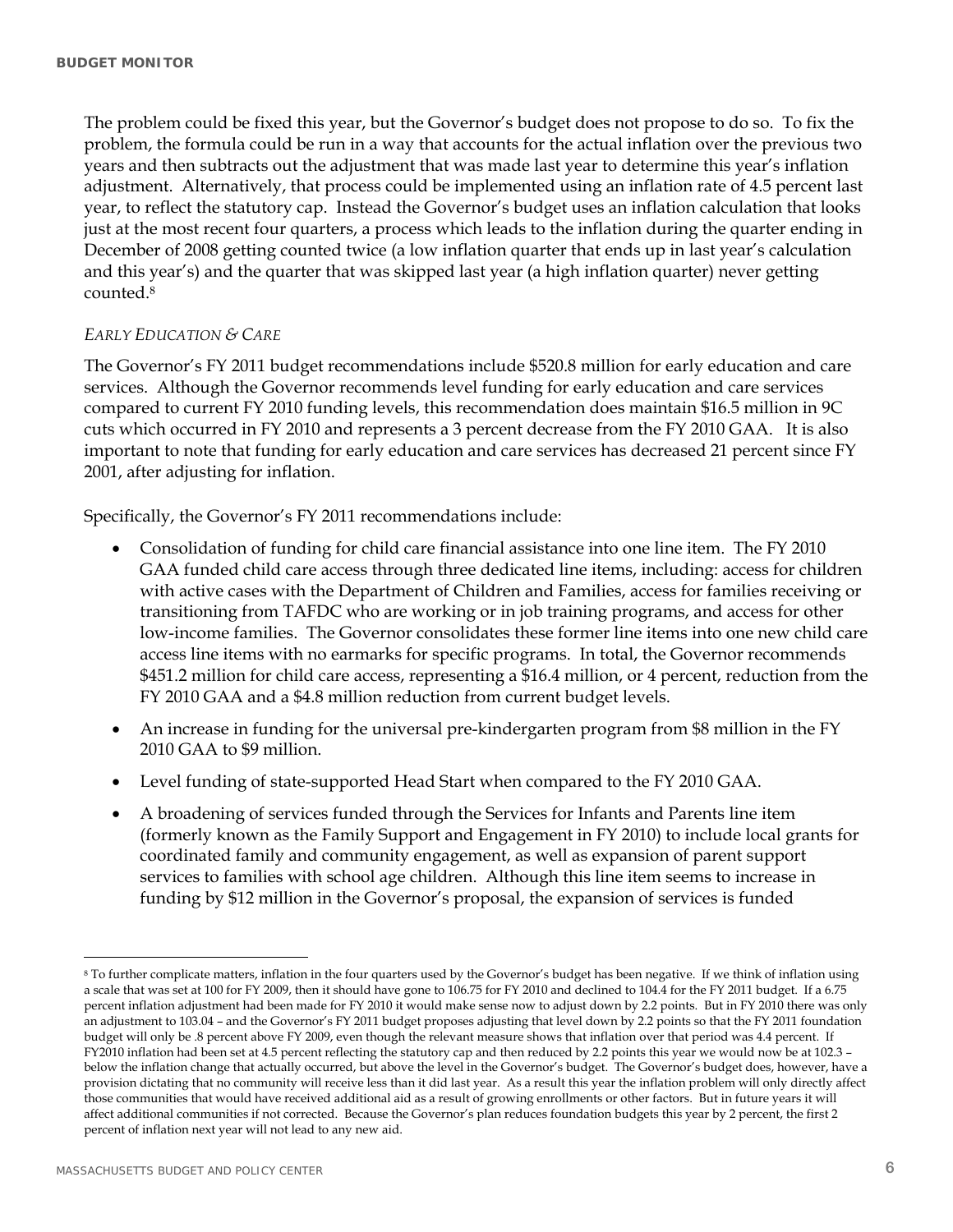primarily by a transfer of \$9.6 million from the Quality Program Supports to continue local community engagement grants and cuts to child care access detailed above.

#### *K-12 EDUCATION*

In addition to the money proposed to fund Chapter 70 education aid mentioned above and the School Building Assistance (see below), the Governor's budget recommends spending \$436.9 million on elementary and secondary education (K-12) grant programs in FY 2011. This amount is \$11 million, or 2 percent less than the FY 2010 GAA. The Governor's proposal, however, is 1 percent, or \$2.3 million, more than the amount the state expects to spend in FY 2010 because of 9C cuts the Governor made in October 2010 when revenue collections were lower than expected.

In his budget proposal the Governor recommends creating a commission to study the Chapter 70 school aid formula. The Governor's proposal provides \$250,000 for this commission created in Outside Section 41 of his budget (http://www.mass.gov/bb/h1/fy11h1/os\_11/h41.htm).

While the Governor's FY 2011 budget proposes level-funding for many of the grant programs for elementary and secondary schools in Massachusetts, overall funding for these grant programs has fallen 30 percent since FY 2001 after adjusting for inflation. In some programs the Governor proposes funding levels that are below the FY 2010 GAA, including:

- \$74.6 million in funding for charter school reimbursements. While this amount is in line with what the state expects to spend in FY 2010, it is less than the FY 2010 GAA because of a \$5.2 million 9C cut the Governor made in October 2010.
- \$135 million for the special education circuit breaker. This level is \$5.1 million below the FY 2010 GAA because of a \$7 million 9C cut made by the Governor in FY 2010. The FY 2011 budget proposal provides an additional \$1.9 million above the amount the state expects to spend in FY 2010 to account for projected increased costs for the program.
- \$28 million for adult basic education grants. This is a cut of \$127,739 from the amount appropriated in the FY 2010 GAA.

In his proposal, the Governor recommends that many other K-12 grant programs receive funding at the same level as in the FY 2010 GAA. Some of these include:

- \$40.5 million in transportation funding for regional school districts. This level is the same as both the FY 2010 GAA and the FY 2010 current spending. In October 2010, the Governor made \$18 million in 9C cuts to this program and then restored the funding when revenues exceeded expectations in January of 2010.
- \$6.9 million to provide assistance to underperforming schools. This proposal is level-funded with the FY 2010 GAA.
- \$15.7 million for extended learning time grants.
- \$9.3 million in grants to cities and towns to provide academic support for students with low scores on the Massachusetts Comprehensive Assessment System exam.

Finally, in Outside Section 30 (http://www.mass.gov/bb/h1/fy11h1/os\_11/h30.htm) the Governor recommends freezing reimbursement rates for special education schools in FY 2011 at the same level as in FY 2010.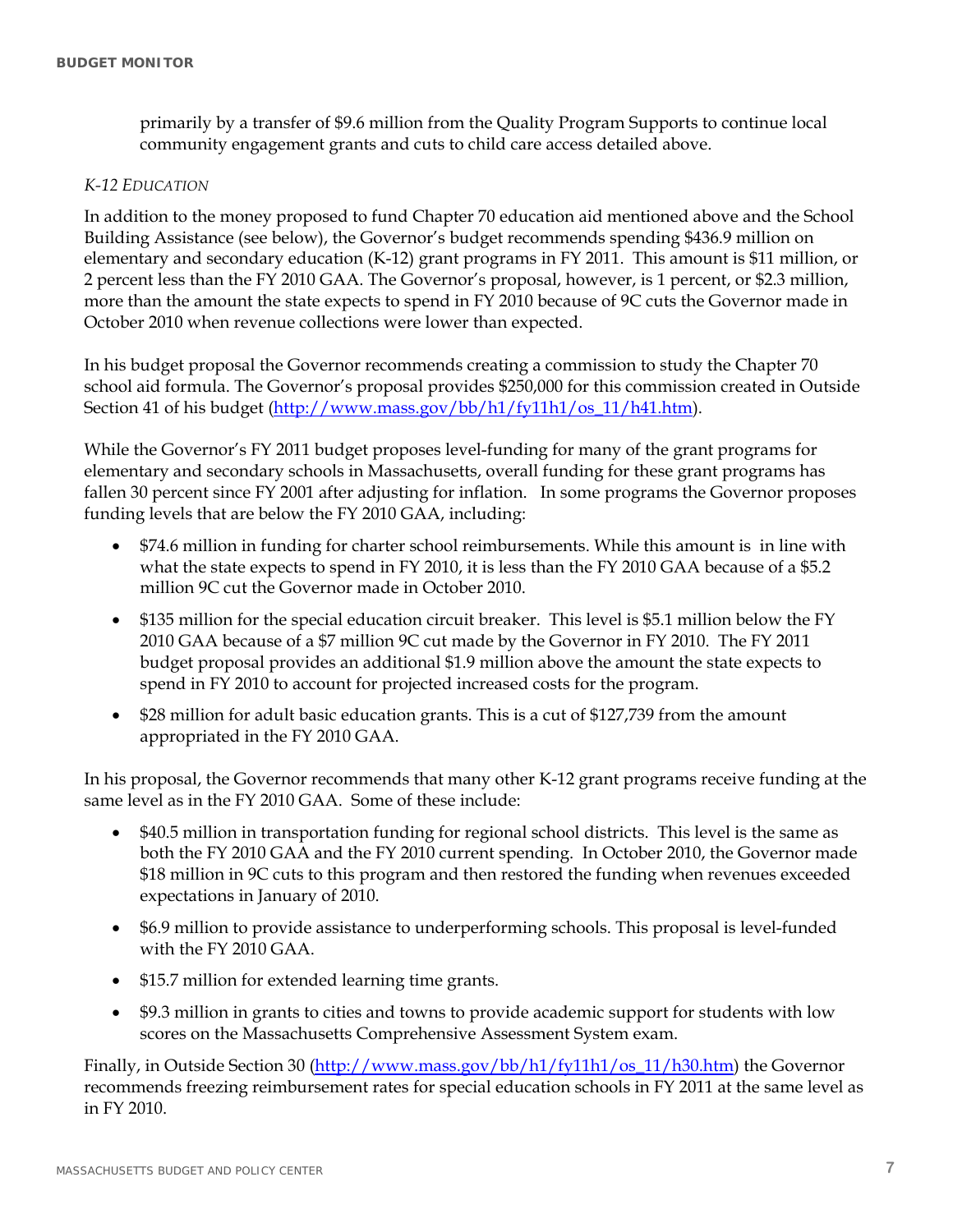#### *HIGHER EDUCATION*

The Governor's FY 2011 budget recommends \$1.07 billion in funding for higher education, comprised of both state and federal recovery act funding. This proposal represents a very slight reduction, in the amount of \$5.3 million (or 0.5 percent) from FY 2010 GAA budgeted amounts. The largest component of this reduction is \$3.5 million from the University of Massachusetts (UMass) Scholarship Program.

The Governor's proposal includes commitments from various quasi-public entities to provide their own resources to make up for line item reductions in the budget. One of these commitments is from UMass to make up the \$3.5 million reduction in funding for the Scholarship Program using other resources. The Governor's higher education figures also include another commitment from UMass in the amount of \$541,000 for the Collins Center for Public Management at the McCormack Graduate School of Policy Studies at UMass Boston. Although the Scholarship Program and Collins Center will ultimately be preserved if UMass is able to fulfill these commitments, this *Budget Monitor* counts these reductions as budget cuts because the state would be reducing its own resources that were previously devoted to these programs.

The Governor's proposed budget maintains FY 2009 and FY 2010 funding levels for state and community colleges and UMass, totaling \$969 million. This total includes both state appropriations and federal recovery funds. In FY 2010, this funding was comprised of \$230 million in ARRA funds and \$739.7 million in state funds. Because there is less ARRA funding available for FY 2011, the Governor proposes using the remaining \$96 million in recovery funds and increasing the state share of funding by \$134 million. This means that in FY 2011, state colleges, community colleges, and UMass will be funded through \$96 million in recovery act dollars and \$873.6 from the state's General Fund.

It is important to note that in this analysis we have included a \$1.7 million earmark for the Toxics Use Reduction Institute at UMass Lowell within the \$969 million for state and community colleges in FY 2011. This institute was funded through the UMass general line item in FY 2010, and prior to that had been funded through its own line item within higher education. In FY 2011, the Governor proposes to consolidate funding for this institution into a new line item (2210-0105) for the implementation of the Toxics Use Reduction Act, under the Executive Office of Energy and Environmental Affairs (EEA). Though the Toxics Use Reduction Institute would be administered through EEA, because it was included in the appropriation for UMass in FY 2010 and is earmarked for spending at UMass Lowell for FY 2011, it is counted toward the overall proposed appropriation for state and community colleges in this *Budget Monitor*.

In addition, the Governor recommends consolidating the line items for each individual state college and community college into two line items: a community colleges line item (7100-3000) and a state colleges line item (7100-4000). This would allow the Executive Office of Education and the Department of Higher Education flexibility to allocate resources among the various state and community colleges.

#### *SCHOOL BUILDING*

The Governor's budget reflects a contribution to the School Modernization and Reconstruction Trust (SMART) of \$655 million, an increase of \$74.2 million over the FY 2010 level. Each year the Commonwealth is required to contribute to this trust an amount equal to one penny of the state sales tax. The FY 2011 increase reflects anticipated increases in sales tax receipts due to economic growth and the extension of the sales tax to candy, soda, and airplanes, as proposed in the Governor's budget.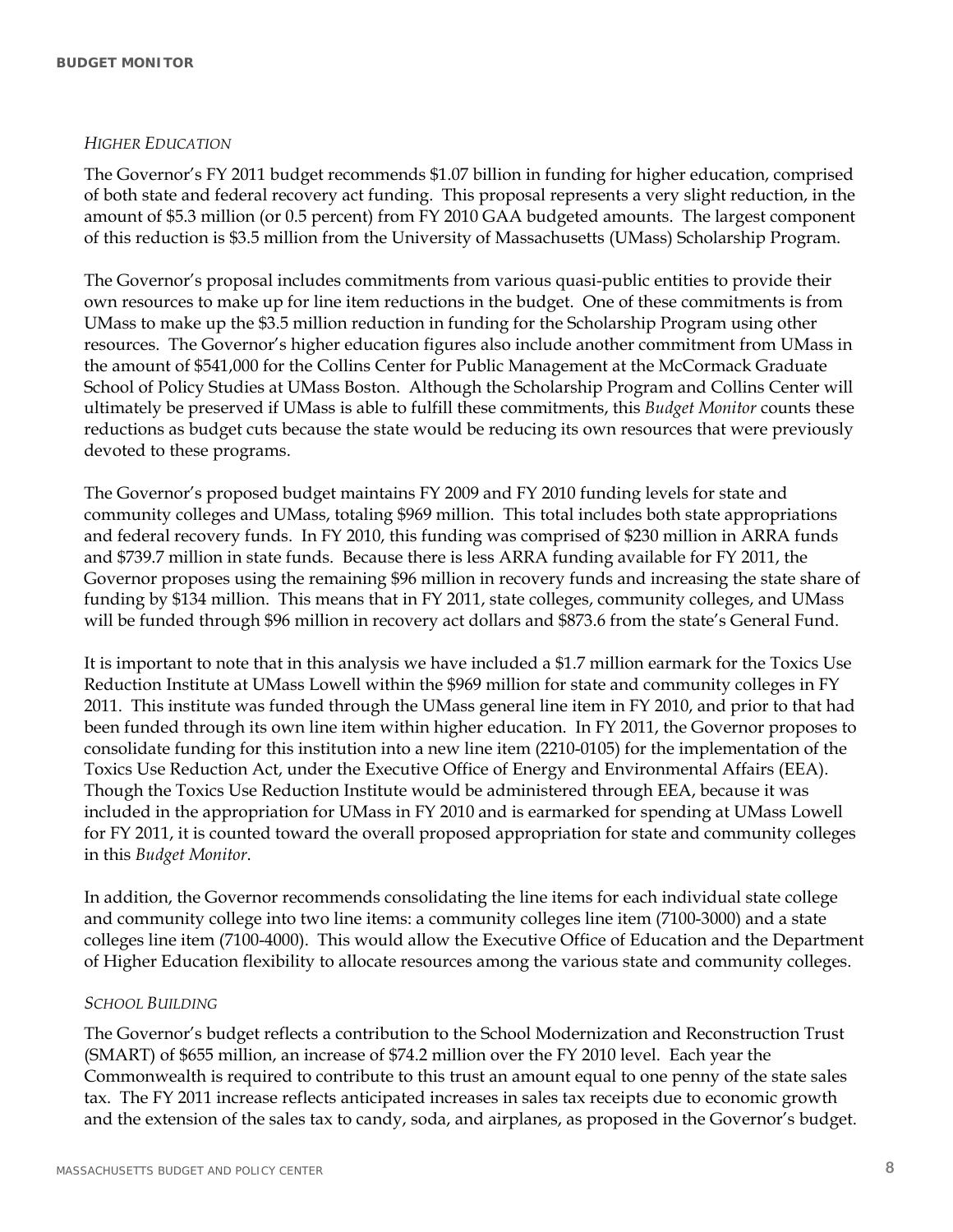The FY 2010 GAA reflected a transfer of \$607.1 million from the General Fund into the School Modernization and Reconstruction Trust. During FY 2010, the \$607.1 million transfer was reduced by \$27 million to \$580.1 million. The GAA also transferred \$150 million that had been in the trust back to the General Fund. In the FY 2010 *Budget Monitor* MassBudget netted this transfer off of the transfer into the fund, showing it as a reduction in SMART funding. Official documents, however, treat this transfer to the general fund as new revenue rather than reduced spending. To be consistent with this treatment, the FY 2010 total in this *Monitor* does not reduce the FY 2010 transfer by \$150 million.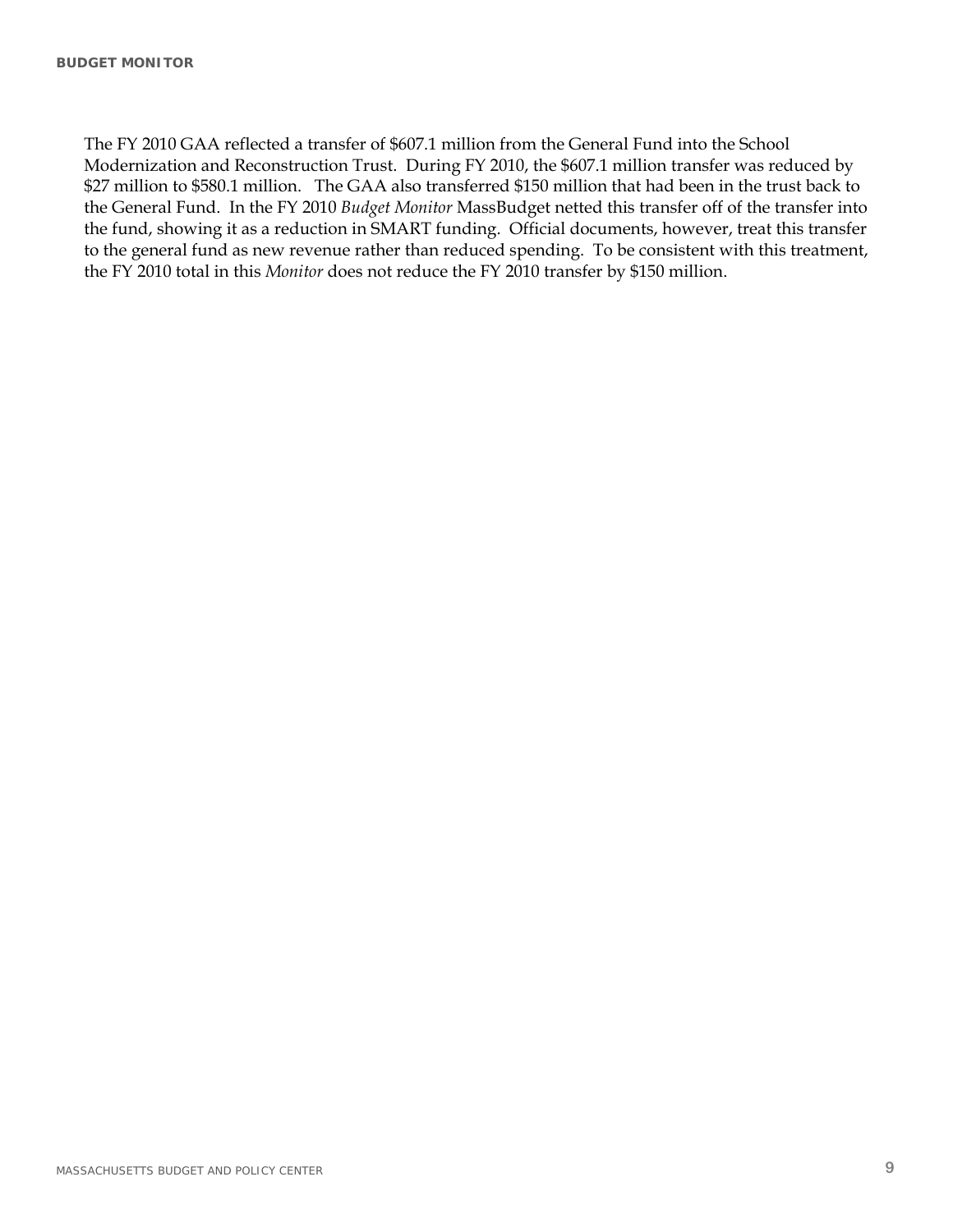### **ENVIRONMENT & RECREATION**

| FY 2010 GAA     | \$199,734,240 |
|-----------------|---------------|
| FY 2010 Current | \$202,521,782 |
|                 |               |

| FY 2011 Governor's Budget                | \$187,382,866  |
|------------------------------------------|----------------|
| FY 2011 Governor's Budget (Adjusted)*    | \$185,725,417  |
| Increase (decrease) from FY 2010 GAA     | \$(14,008,823) |
| Percent Change from FY 2010 GAA          | $-7%$          |
| Increase (decrease) from FY 2010 Current | \$(16,796,365) |
| Percent Change from FY 2010 Current      | $-8.3\%$       |

*\* In cases where the Governor has shifted line items between categories, we have made an adjustment to reflect FY 2010 categories in order to provide an apples-to-apples comparison.* 

The Governor's Fiscal Year 2011 budget proposal recommends providing \$185.7 million for environment and recreation programs. This is a \$14 million, or 7 percent, reduction from the FY 2010 General Appropriations Act (GAA) and a \$16.8 million, or 8 percent, reduction from the current FY 2010 budget. (The FY 2010 current budget for environmental programs is higher than the FY 2010 GAA because after the budget was enacted the state provided money to communities affected by a severe ice storm.) In his environment and recreation budget the Governor recommends that the largest cuts come from funding for recreational facilities including parks, beaches and pools. Since 2001, funding for environment and recreation programs has fallen by \$87.7 million, or 32 percent, in inflation-adjusted dollars.

#### *AGRICULTURE*

The Governor recommends spending \$16.1 million on state agriculture programs. This is an increase of \$96,000 from the FY 2010 GAA but is in line with the current budget. The Governor recommends providing \$11.5 million in FY 2011 on state support for regional food banks in Massachusetts. This level is \$500,000 more than the FY 2010 GAA but the same as the current budget.

#### *ENVIRONMENTAL ADMINISTRATION*

The Governor recommends spending \$20.6 million on the Executive Office of Energy and Environmental Affairs (EOEEA). This is an increase of \$3.1 million, or 17 percent, over the FY 2010 GAA and is a \$4.1 million, or 25 percent increase over the current budget.

The increase in the budget for EOEEA comes from the Governor's proposal to expand the bottle bill to include water, juice and sport drinks among others, included in Outside Section 20 of his budget (http://www.mass.gov/bb/h1/fy11h1/os\_11/h20.htm). The Governor estimates that this expansion will raise \$20 million and he proposes contributing \$5 million of these funds to pay for the state's recycling and solid waste management programs. In his FY 2011 proposal the Governor merges the solid waste management and redemption centers accounts and provides \$5.4 million which is a \$5 million increase over maintenance..

The Governor's budget recommends a number of reductions in funding within EOEEA, including:

\$296,377 decrease in funding for the EOEEA administrative account; and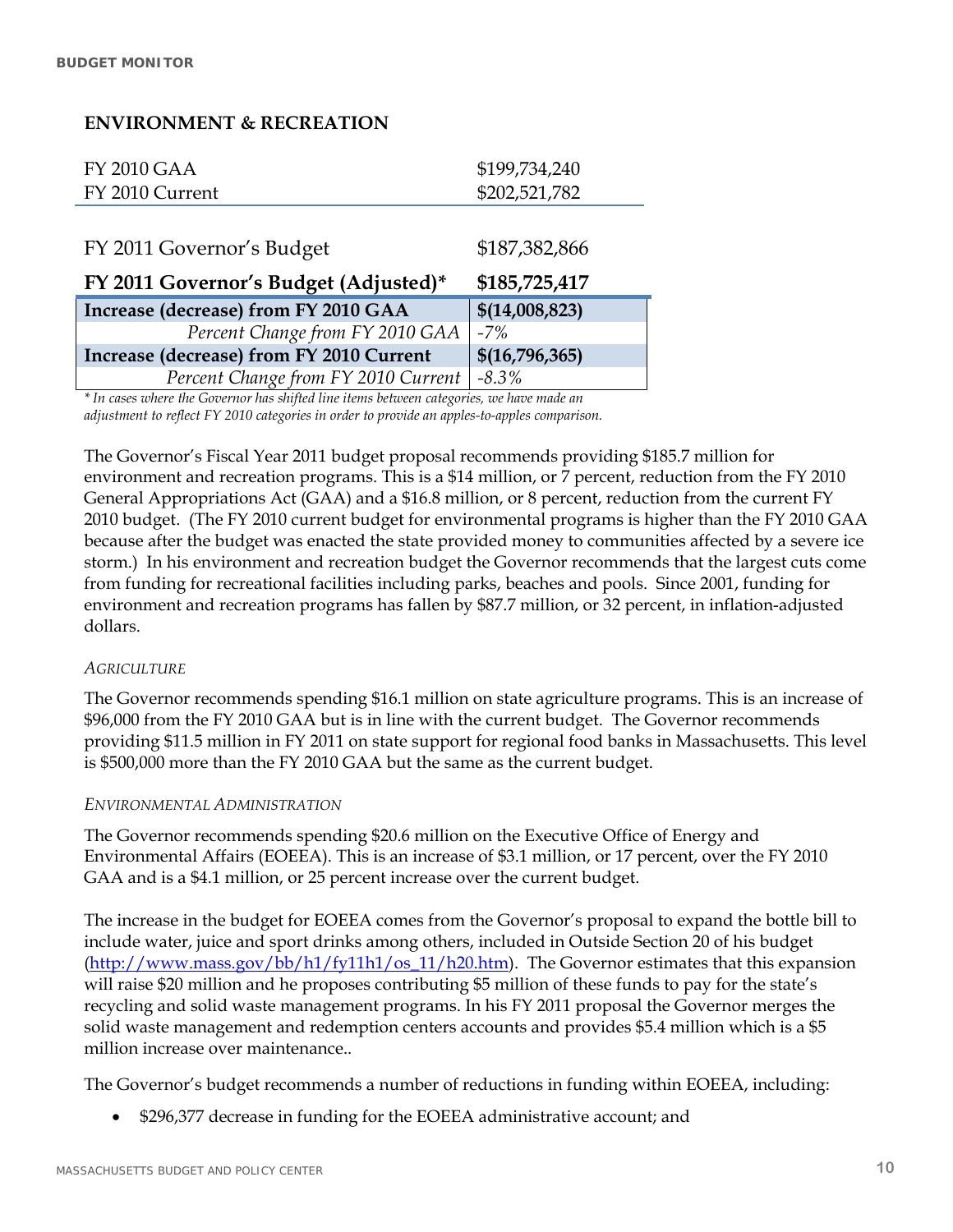\$727,282 from Environmental Law Enforcement.

The Governor also proposes merging EOEEA's Office of Technical Assistance into a new toxic use retained revenue account (see Environmental Protection section below).

#### *ENVIRONMENTAL PROTECTION*

The Governor's FY 2011 budget recommends spending \$61.1 million on environmental protection programs. This is \$4.7 million, or 7 percent, decrease from the FY 2010 GAA and a \$1.6 million or 3 percent decrease from current budget.

In his environmental protection budget, the Governor recommends creating a \$3.1 million toxic use retained revenue account to implement the Toxic Use Reduction Act. This new line item would merge funding from the Toxic Use Reduction program under DEP, EOEEA's Office of Technical Assistance (see above) and the Toxic Use Reduction Institute at UMass Lowell, which is currently funded by the UMass account.9 Under the Governor's budget these merged programs would receive the same level of funding as they did in the FY 2010 GAA.

The Governor recommended that a number of DEP programs receive significantly less funding than in last year's GAA, including:

- \$26.6 million for DEP's administrative account. This is a reduction of \$3.1 million, or 10 percent, from the FY 2010 GAA.
- \$13.9 million for the hazardous waste cleanup program, a cut of \$1.5 million, or 10 percent, from the FY 2010 GAA.
- \$8.5 million for information technology, which is a cut of \$762,425, or 8 percent, from the FY 2010 GAA.

#### *FISH & GAME*

The Governor recommends providing \$17.5 million to the Department of Fish and Game. This is about \$300,000 less than the FY 2010 GAA and is \$65,000 more than current spending.

Most of the Governor's decreases in his FY 2011 budget recommendations for Fish and Game are relatively small, in most cases less than \$50,000. He does propose \$4.5 million for the Division of Marine Fisheries which is \$220,000 less than the amount it received in the FY 2010 GAA. The Governor's budget also recommends the creation of a new retained revenue account for Saltwater Sportfish Licensing of \$50,000.

#### *PARKS & RECREATION*

 $\overline{a}$ 

The Governor's budget proposes spending \$72.2 million on parks and recreation programs in Massachusetts. This is a \$10.5 million, or 13 percent, reduction from the FY 2010 GAA and is \$17.7

<sup>9</sup> MassBudget does not include this proposed transfer of \$1 million in funding in its total for the Environment and Recreation Category total. Rather it keeps it in the UMass account within Education Category in order to provide readers with a meaningful comparison between FY 2010 and FY 2011 funding for both the Environment and Education categories.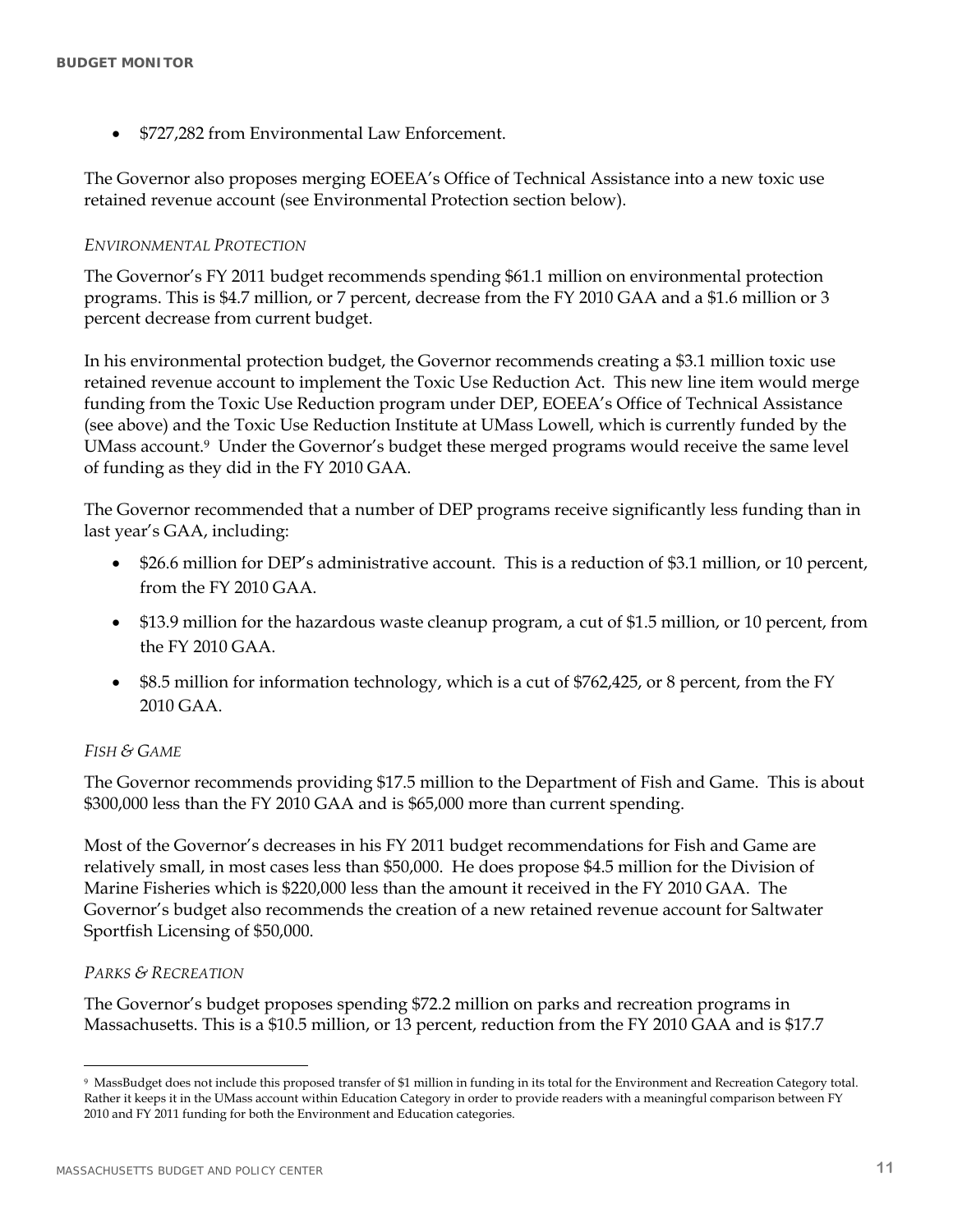million, or 20 percent, less than current spending. As mentioned above, the Department of Conservation and Recreation (DCR) received supplemental funding in FY 2010 to help communities affected by a winter storm.

The Governor's FY 2011 proposed spending for parks include significant reductions. His proposed spending amounts include:

- \$41.6 million for state and urban parks, a reduction of \$5 million, or 11 percent, from the FY 2010 GAA.
- \$12.4 million for beaches and pools, a \$621,000 or, 5 percent, cut from the FY 2010 GAA.
- \$3.7 million for DCR's administrative account, which is a \$1.1 million, or 23 percent, cut from FY 2010.
- \$3.2 million for parkways maintenance including snow and ice removal. This is a \$2.6 million, or 45 percent, reduction in funding.
- \$536,287 for the watershed management program for state parkways, a cut of over \$714,000, or 57 percent, from FY 2010 GAA.

DCR's Office of Dam Safety receives \$421,516 in the Governor's proposal. In October of 2009 the Governor made \$425,928 in 9C cuts from this program, leaving it with \$1,500. His FY 2011 budget recommends reinstating funding for this office.

In his budget the Governor proposes merging all of the retained revenue line items within DCR into a single \$8.5 million account. This is the same level that these accounts were provided in the FY 2010 GAA.

In Outside Section 34 (http://www.mass.gov/bb/h1/fy11h1/os\_11/h34.htm) of his FY 2011 budget, the Governor recommends that pools and rinks owned and run by the DCR be leased to private companies that will manage the operations of those facilities.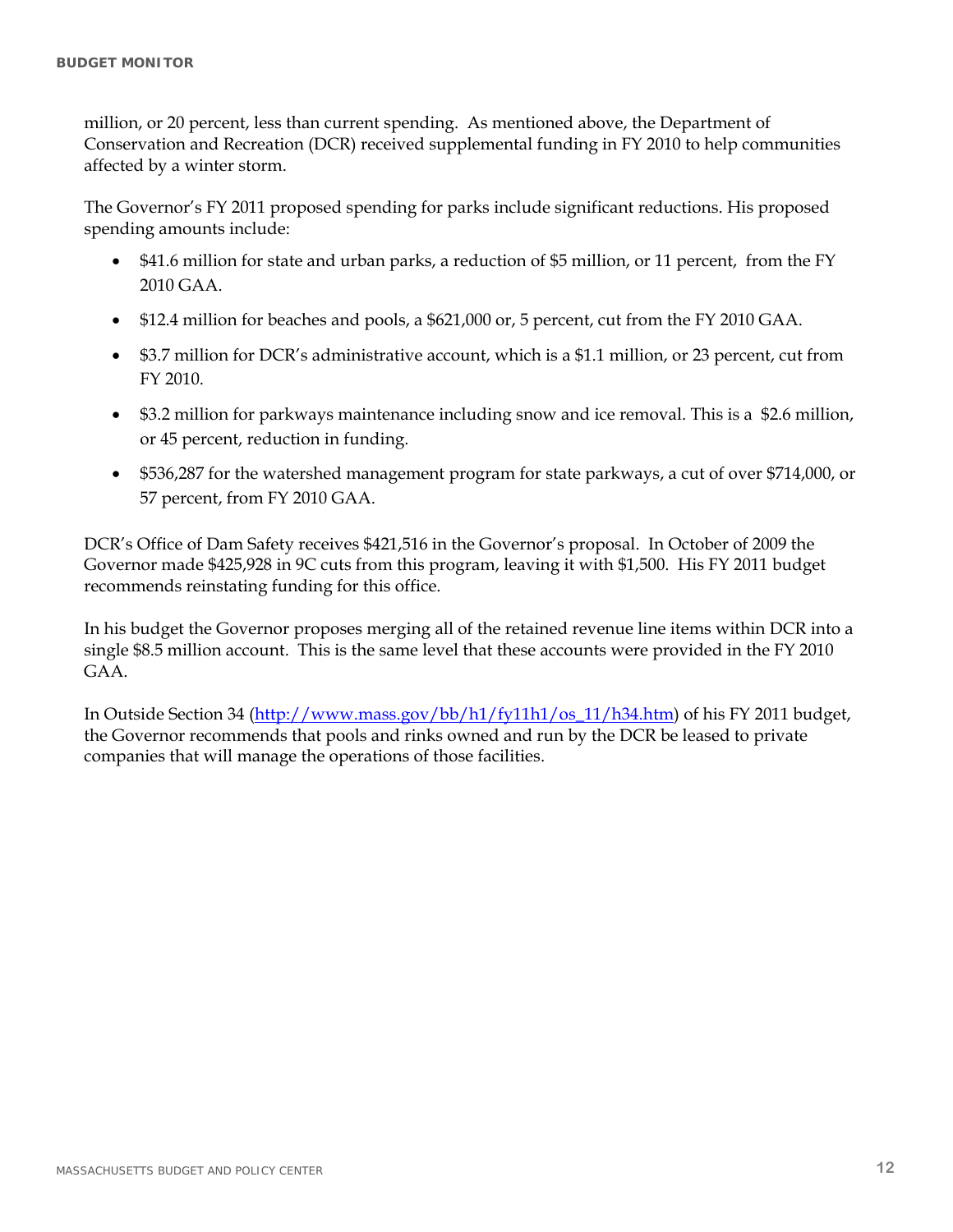### **HEALTH CARE**

| <b>FY 2010 GAA</b>                       | \$12,658,724,991 |
|------------------------------------------|------------------|
| FY 2010 Current                          | \$12,772,285,193 |
|                                          |                  |
| FY 2011 Governor's Budget                | \$13,875,021,773 |
| [Revised March 5, 2010]                  |                  |
| FY 2011 Governor's Budget (Adjusted)*    | \$13,755,732,941 |
| [Revised March 5, 2010]                  |                  |
| Increase (decrease) from FY 2010 GAA     | \$1.097,007,950  |
| Percent Change from FY 2010 GAA          | 8.7%             |
| Increase (decrease) from FY 2010 Current | \$983,447,748    |
| Percent Change from FY 2010 Current      | 7.7%             |

*\* In cases where the Governor has shifted line items between categories, we have made an adjustment to reflect FY 2010 categories in order to provide an apples-to-apples comparison.* 

The Governor's Fiscal Year 2011 (FY 2011) initial budget recommendation included \$13.81 billion for health care. On March 5, however, the Governor announced that due to changes in what is known as the Medicare "Clawback" program, the Commonwealth could reduce its MassHealth spending by \$50 million. The total health care budget with these revisions is \$13.76 billion. This total includes \$11.33 billion funding for MassHealth and health reform, \$621.7 million for mental health services, \$492.3 million for public health, and \$1.31 billion for the costs associated with state employee health insurance. The Governor states that his budget proposal does not change health care eligibility, but in order to control costs, there are proposed cuts in health services, and notable reductions in funding for public health and mental health programs. There are also several programmatic consolidations and reorganizations within the Governor's budget proposal that affect these totals. These changes are described in more detail below.

### *MASSHEALTH (MEDICAID) & HEALTH REFORM*

With the revisions on March 5, the Governor's budget includes \$11.33 billion for MassHealth and health reform, an increase in funding over FY 2010 current budget totals of \$10.39 billion. The Governor, however, has filed legislation to add close to \$200 million more to the MassHealth budget to meet the program's needs for FY 2010. If the Legislature approves this supplemental funding for FY 2010, there will still be a shortfall of \$100 million. The Governor's budget proposal for FY 2011 is 7 percent above estimated FY 2010 spending, and a 9 percent increase over the FY 2010 budget.

Funding for MassHealth and health reform encompasses a number of health programs (see table), the largest of which is MassHealth, the state's Medicaid program. The state's Medicaid program provides health insurance to more than 1.2 million low-income or disabled children and adults, and is the single largest payer of elder long-term care costs. The increases in the Governor's proposed MassHealth budget include an assumed 3 percent increase in MassHealth enrollment during FY 2011 (which the Administration estimates will cost \$271 million). Even though the percentage of people in Massachusetts without health insurance is very low (Massachusetts has highest rate of health insurance coverage in the nation at 97 percent), MassHealth enrollment grows during a recession. When people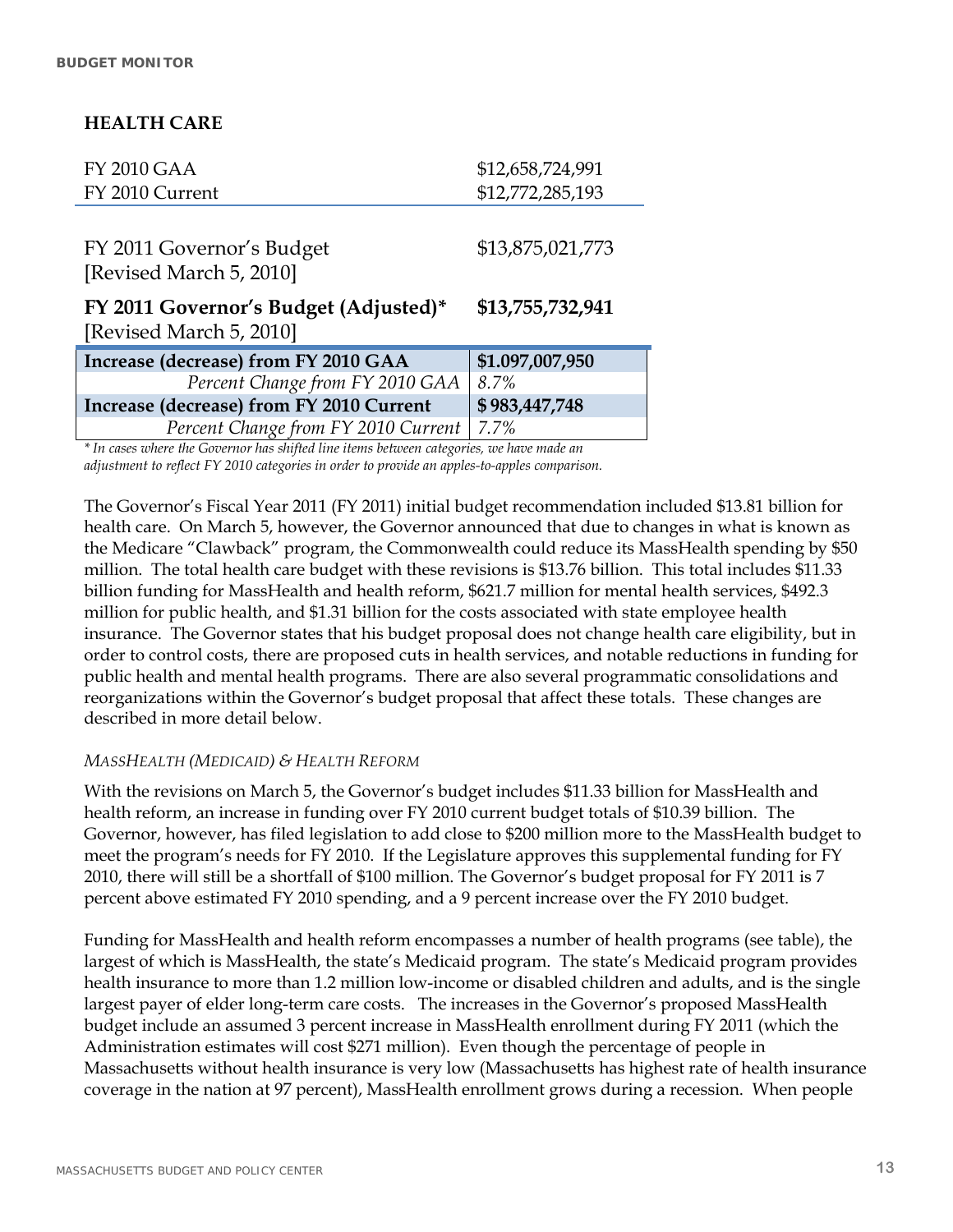are out of work and lose their employer-based health insurance, they often turn to the government for MassHealth or Commonwealth Care health insurance.

The Commonwealth Care insurance program provides health insurance to approximately 150,000 people with incomes under 300 percent of the federal poverty line who do not have access to employersponsored health insurance and who do not qualify for MassHealth. The Governor's budget does not recommend changing program eligibility or increasing premiums. The Governor anticipates that his budget will support an enrollment increase of approximately 20,000 additional people in Commonwealth Care.

| <b>MassHealth (Medicaid) and Health Reform</b> |                          |         |         |                    |
|------------------------------------------------|--------------------------|---------|---------|--------------------|
|                                                | (in Millions of Dollars) |         |         |                    |
|                                                | <b>FY 2010</b>           | FY 2010 | FY 2010 | <b>FY 2011</b>     |
|                                                | <b>GAA</b>               | Current |         | adjusted* Governor |
| <b>MassHealth (Medicaid)</b>                   |                          |         |         |                    |
| MassHealth                                     | 8,923                    | 8,990   | 9,190   | 9,788              |
| MassHealth administration                      | 184                      | 178     | 178     | 183                |
| Sub-Total                                      | 9,107                    | 9,168   | 9,368   | 9,971              |
| <b>Health Reform and Health Safety Net</b>     |                          |         |         |                    |
| Pharmacy Program                               | 40                       | 34      | 34      | 32                 |
| Health Care Finance & Other Initiatives        | 20                       | 20      | 20      | 19                 |
| Commonwealth Care Trust                        | 592                      | 632     | 632     | 797                |
| Commonwealth Care Trust (pre-budget)           | 105                      | 105     | 105     | 120                |
| Medical Assistance Trust                       | 399                      | 399     | 399     | 393                |
| <b>Medical Security Trust</b>                  | $\theta$                 | 30      | 30      | $\Omega$           |
| Sub-Total                                      | 1,156                    | 1,220   | 1,220   | 1,360              |
| <b>Total</b>                                   | 10,263                   | 10,388  | 10,588  | 11,331             |
|                                                |                          |         |         |                    |

*\* This total includes a supplemental budget request filed by the Governor, but not yet passed by the Legislature.*

In FY 2010, the Commonwealth created the "Commonwealth Care Bridge" program, to provide health insurance to legal immigrants who have resided in the United States for less than five years and who – due to program changes - are no longer eligible for MassHealth. The Governor's budget maintains this program, with the expectation that it will continue to cover approximately 26,000 persons.

One of the largest funding increases in the Governor's budget proposal is due to the ramping up to full implementation of the Children's Behavioral Health Initiative, which is funding for children's mental health services as mandated by what is known as the *Rosie D. Settlement*. This program provides universal mental health screenings for children and adolescents, and then provides services for persons identified with "serious emotional disturbance." In FY 2010, since this program was just getting started, funding totaled \$65.7 million. For FY 2011, as the program moves towards full implementation, the Governor's budget recommends \$106.7 million.

It is also important to keep in mind that the MassHealth program in particular – and other health care programs that are eligible for Medicaid reimbursement – have significant impacts on revenues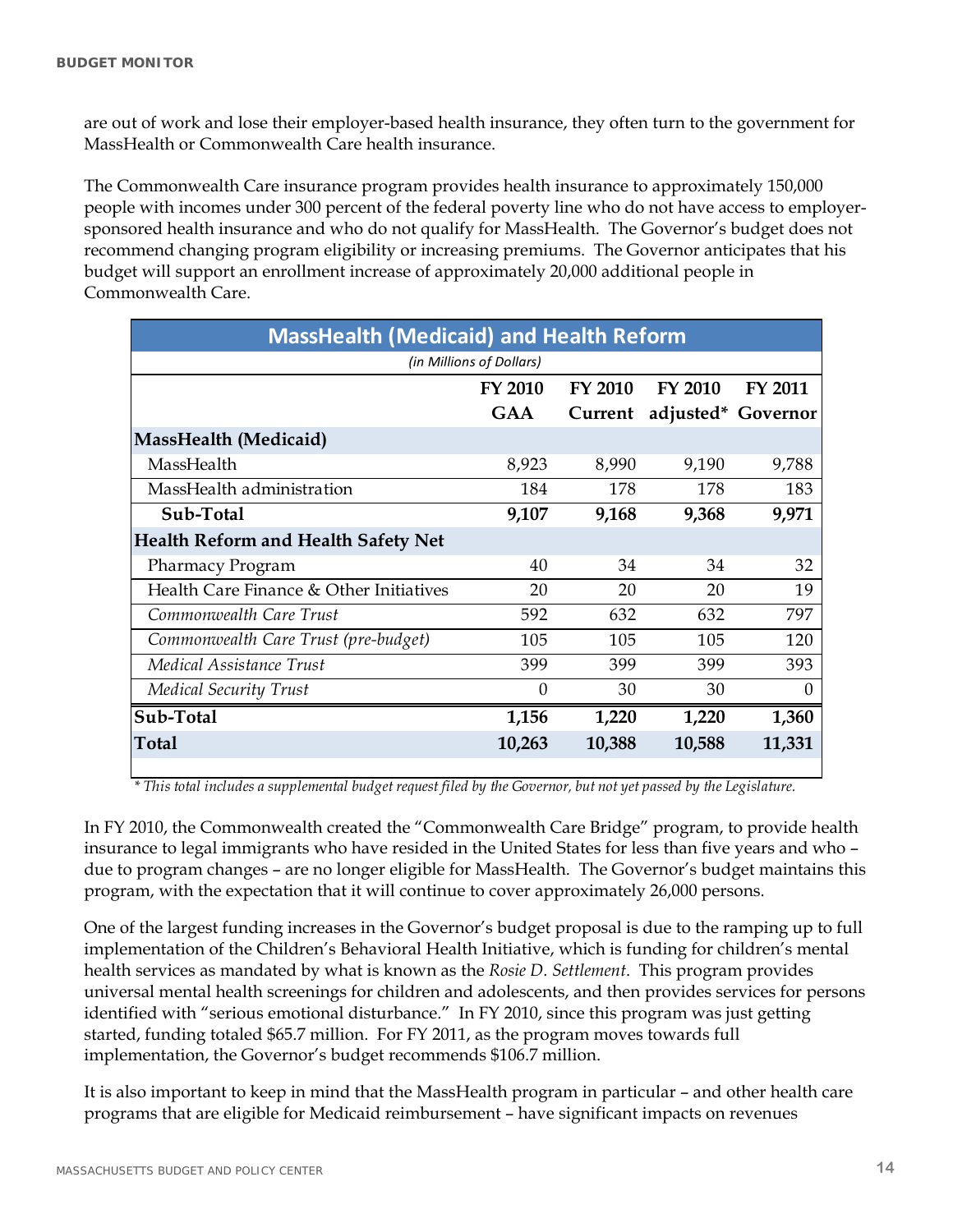supporting the Commonwealth's budget. The Commonwealth receives reimbursement for a portion of spending on Medicaid, typically 50 percent. Because of the American Recovery and Reinvestment Act (ARRA, the federal recovery bill), for the first half of FY 2011, Massachusetts will receive an enhanced federal Medicaid reimbursement rate. Accordingly, for every dollar spent on Medicaid services during the first half of the fiscal year, the Commonwealth will receive on average 62 cents in federal revenues. At the time of the Governor's initial budget proposal, that reimbursement rate was scheduled drop back to 50 cents on the dollar after December 31. It is likely that Congress will approve legislation to continue this enhanced reimbursement rate through the remainder of FY 2011. It is important to understand, therefore, if the Commonwealth cuts \$100 from a MassHealth program, the state treasury only "nets" \$38 in actual savings from that \$100 worth of programmatic cuts.

Other highlights of the Governor's budget include:

- Restructuring dental services for the more than 200,000 adults who currently receive coverage for dental care under MassHealth by excluding restorative services. The Administration estimates that this cut will save the program \$56.3 million (but will save the Commonwealth less than half of that). This change will not affect approximately 4,300 disabled adults who are clients of the Department of Developmental Services (DDS). It is unclear whether this language is intended to exclude restorative dental services for any new DDS clients. The Administration states that many MassHealth members who lose dental care under the MassHealth program will be able to receive this care at community health centers through the Commonwealth's "health safety net."
- Increases in co-payments for generic prescription medications from \$2 to \$3 (except on drugs to treat diabetes, hypertension, high cholesterol) for MassHealth members and for people receiving Commonwealth Care. The Administration estimates that this co-pay increase will save the Commonwealth over \$8 million.
- Transferring \$797 million into the Commonwealth Care Trust Fund, which along with existing funds remaining in that Trust, and designated revenue from a cigarette excise tax, fund the Commonwealth Care program and the state's Health Care Safety Net.
- Reducing reimbursements to providers by approximately \$174 million. This reduction should save anywhere from \$77 million to \$66 million, depending upon the reimbursement rate from federal revenues.
- Efforts to "tighten and strengthen" MassHealth operations, which the Governor anticipates could reduce costs by \$23 million, thereby saving the Commonwealth anywhere from \$9 million to \$11 million. Among the changes the Governor proposes are increasing the amounts retrieved from private health insurance and changes in billing practice.
- Continued funding for MassHealth enrollment and outreach grants, but not through the budgeted appropriations. The Governor's budget counts on \$2.5 million from the Commonwealth Connector to pay for these grants.

#### *MENTAL HEALTH*

The Governor's budget includes \$621.7 million for mental health services. His proposal cuts mental health funding by \$12.2 million compared to FY 2010 current budget levels, and is \$22.3 million less than the total amount appropriated for mental health services at the beginning of FY 2010. The Governor's proposal includes \$388.2 million for adult mental health services (a 6 percent increase over funding in the FY 2010 budget, but only just the amount the department estimates will be needed to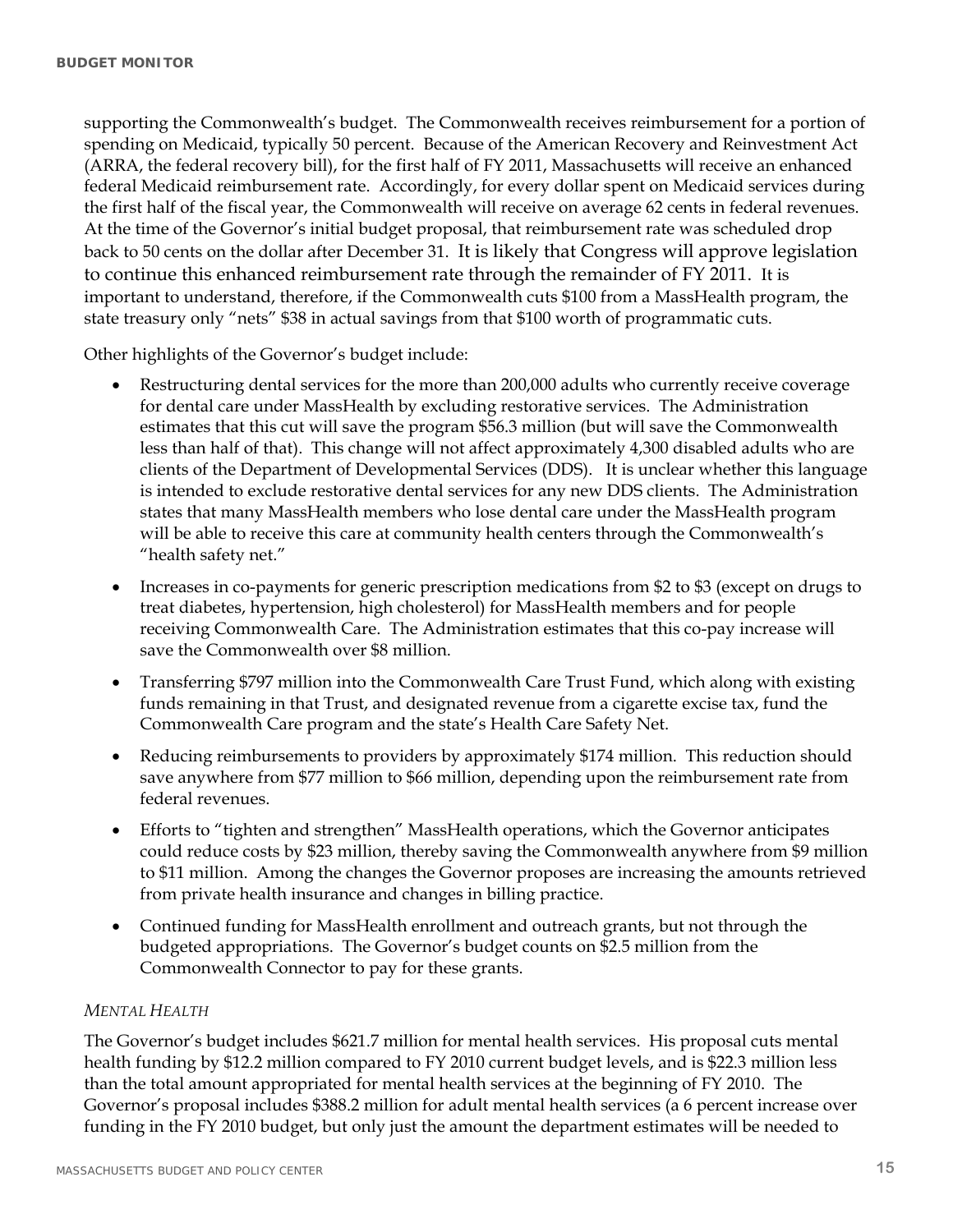maintain services in FY 2011), and \$72.2 million for children's mental health services (level funding compared to FY 2010). The Governor's budget includes only \$134 million for inpatient facilities, a 20 percent cut from estimated spending in FY 2010, and a 7 percent cut from what the department estimates it would need to maintain services in FY 2011. The fact that inpatient services have been cut and community services are level funded reflects the Administration's continued emphasis on moving people out of inpatient facilities as quickly as possible and into community settings.

It is important to note that a significant portion of the Commonwealth's mental health services for children are funded through the MassHealth program in what is known as the Children's Behavioral Health Initiative (often referred to as the *Rosie D* program*.*) This relatively new program mandates universal pediatric screening for mental health disorders and treatment for children with "serious emotional disturbance," and will continue to expand towards full implementation in FY 2011. Funding for this program is included in the "MassHealth (Medicaid) and Health Reform" section of this *Budget Monitor*.

#### *PUBLIC HEALTH*

The Governor's budget includes \$492.3 million for public health programs. In order to make accurate year-to-year comparisons, this number adds back in \$1 million that the Governor recommends transferring from a homelessness assistance program at the Lemuel Shattuck Hospital administered by the Department of Public Health to the homelessness assistance program within the Department of Housing and Community Development. Adjusting for this transfer, the Governor's budget represents a 2 percent cut in public health funding compared to current FY 2010 budget totals.

Over the long term, funding for public health has dropped significantly. Compared to funding levels in FY 2001, and after adjusting for inflation, public health programs have been cut by 25 percent.

The Governor does, however, propose a new revenue source to help pay for existing public health programming. Included in his budget proposal is language that would eliminate the current sales tax exemption for soda and candy. The Administration estimates that expanding the sales tax to soda and candy would bring in more than \$60 million in sales tax revenue, a portion of which would automatically go to support school building assistance, and approximately \$51.7 million of which in FY 2011 would go into the Commonwealth Health and Prevention Fund, to help pay for the state's public health programs.

The Governor's budget also recommends coordinating and consolidating various programs. These consolidations include creating new line items, such as:

- \$81.2 million for addiction control services, which would include funding for substance abuse services and gambling prevention. The Governor's funding recommendation is a 5 percent cut compared to FY 2010 budget levels for these combined programs.
- \$103.5 million for infectious disease prevention and control programs, including funding for HIV/AIDS prevention and treatment, the blood lead poisoning program, tuberculosis testing, the universal immunization program, and funding for the state laboratory. This proposed funding level is just under funding in FY 2010, and is approximately \$1 million below what it might cost in FY 2011 simply to maintain existing services.
- \$40.3 million for consolidated health promotion, violence prevention and workforce expansion programs. This line item consolidates funding for community health centers, dental health,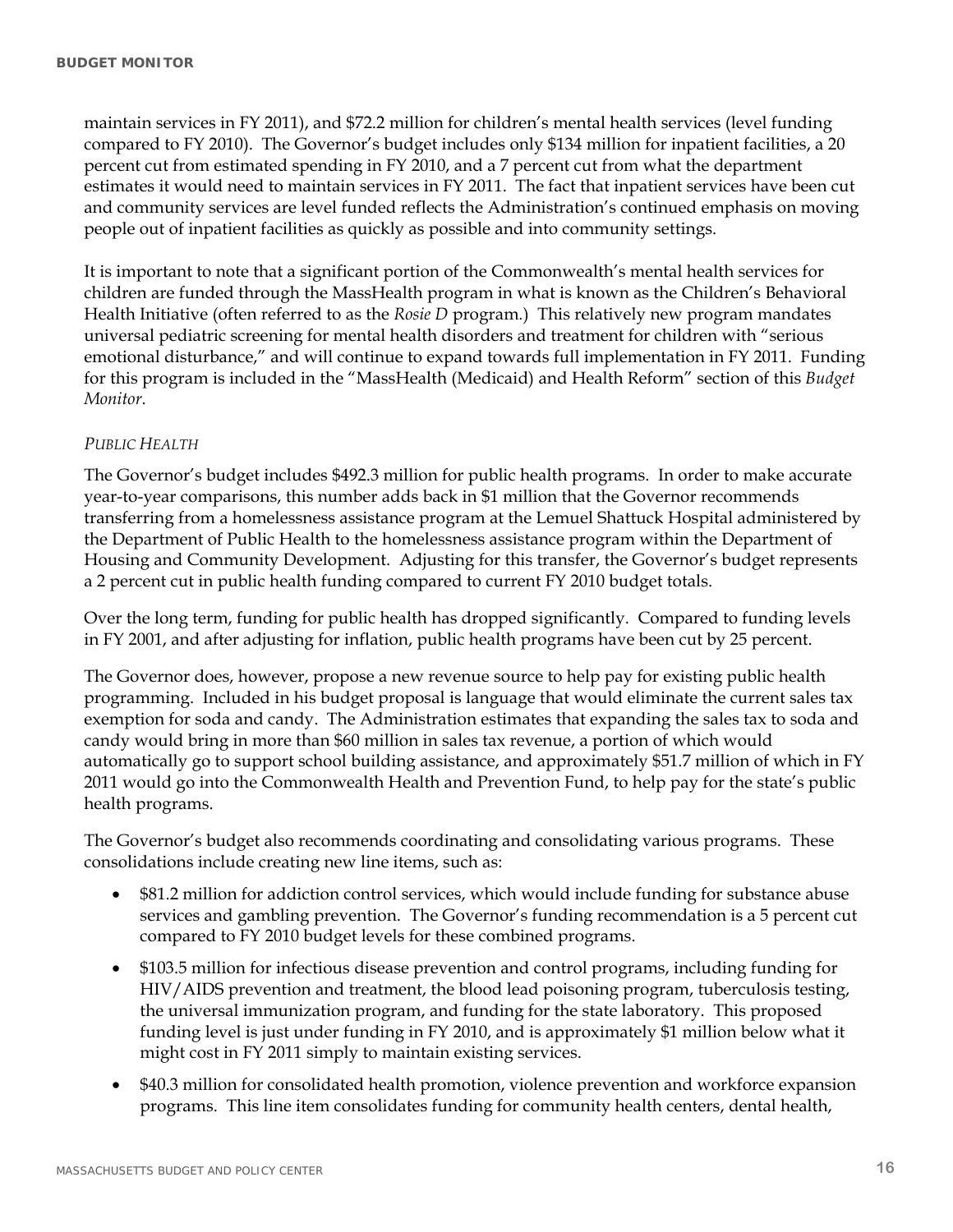family health, suicide prevention, the shaken baby syndrome prevention program, health promotion and disease prevention, domestic violence prevention, the sexual assault nurse examiner program, teen pregnancy prevention, school-based health programs, and violence prevention programs. This total cuts funding for these services by approximately 7 percent from FY 2010 current budget levels.

- \$38.9 million for children's health and nutrition programs, including the WIC supplemental food program, early intervention, newborn hearing screening, and the pediatric palliative care program. This amount is level with funding in FY 2010.
- \$16.4 million for health care safety and quality programs, including environmental health and the boards of registration. This total is 5 percent below funding in the current FY 2010 budget.

#### *STATE EMPLOYEE HEALTH INSURANCE*

After making certain adjustments (see below), the Governor's budget proposes \$1.31 billion for state employee health benefits, which allows for an estimated 5 percent increase in health care premium costs in FY 2011. This total includes funding for the Group Insurance Commission (GIC), as well as additional state funding for employee health benefits. This total also includes funding transferred from the General Fund to a special State Retiree Benefits Trust designated to fund health care costs for retirees. The FY 2011 GIC total in the Governor's proposal also incorporates costs that were previously paid for elsewhere. For example, the Governor's budget transfers \$27 million from funding for the sheriffs' offices to cover the health insurance costs of their staff. The Governor's budget also anticipates that employees from the Commonwealth's Department of Transportation (the Turnpike Authority and the MBTA) will now receive health insurance through the Group Insurance Commission. The anticipated increases in costs transferred to the GIC are \$7.6 million for the health insurance costs of the employees of the Mass. Turnpike Authority, and \$85.7 million for the employees of the MBTA. The Governor's (adjusted) totals in this *Budget Monitor* remove these costs from the GIC totals in order to allow accurate year-to-year comparisons. Not currently included in this total, but also part of state employee health benefits, is \$19.8 million set aside to reimburse certain state employees for increased out-of-pocket costs associated with health insurance benefits [updated March 24, 2010].

The total state employee health insurance costs include a variety of increases that are due to changes in the number of employees participating in the Group Insurance Commission's health insurance programs. In fact, the Governor's budget does not currently propose any changes in the structure of state employee contributions to health care premiums, but it is possible that health care costs will increase beyond the estimated 5 percent, and there will need to be changes over the course of the fiscal year.

It is important to note that this state employee health benefit total also adjusts for the fact that more municipalities are opting to participate in the state's Group Insurance Commission health care plans. These increased costs in the Group Insurance Commission do not actually increase the state's health insurance costs, because they are reimbursed by the participating municipalities. The FY 2010 budget includes approximately \$203.5 million in reimbursed municipal health care costs, and the FY 2011 budget includes approximately \$233.9 million in fully-reimbursed municipal health care costs. In order to avoid an artificial distortion in the numbers associated with these changing costs, the totals in this *Budget Monitor* remove these municipal health care costs.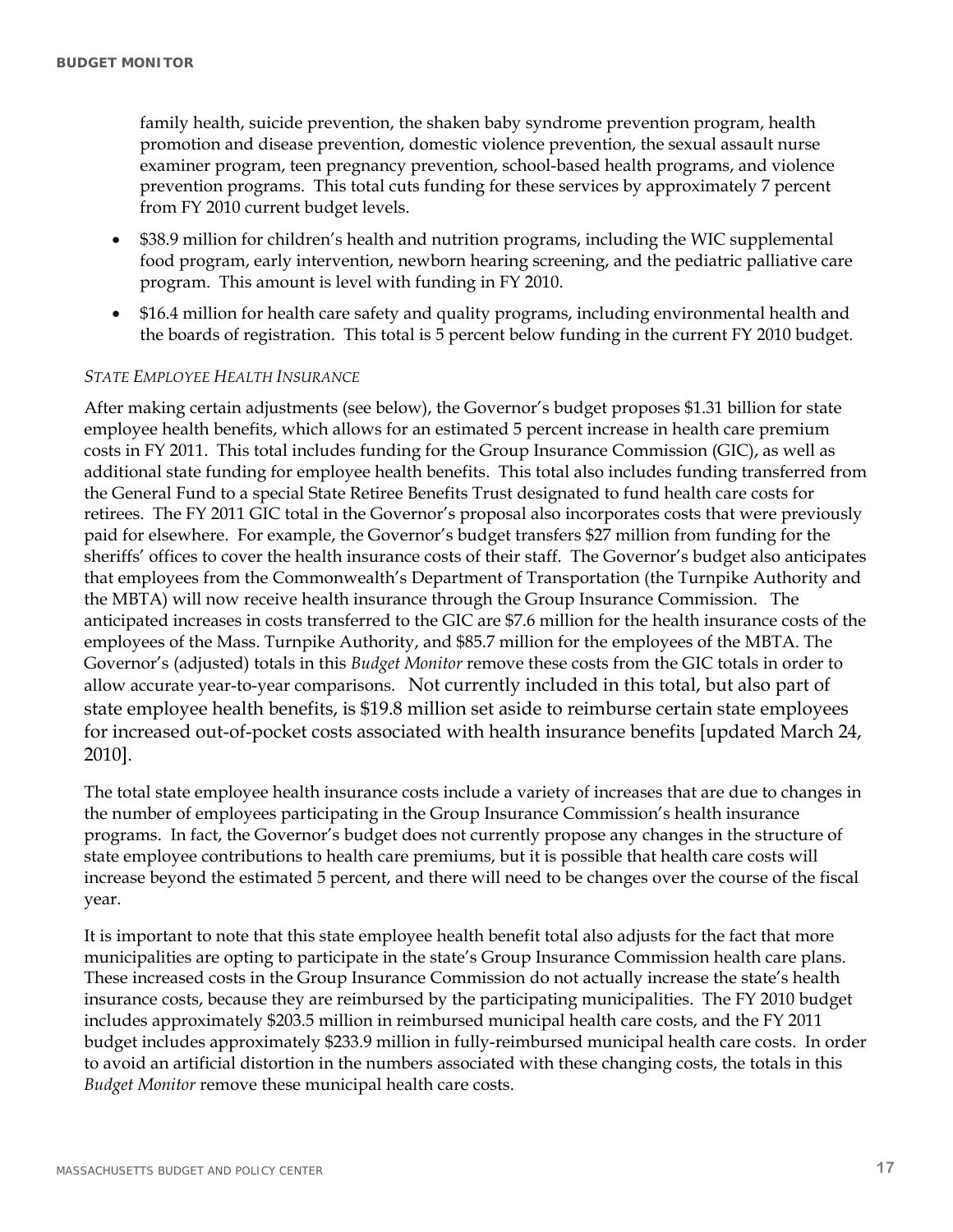### **HUMAN SERVICES**

| FY 2010 GAA     | \$3,361,492,631 |
|-----------------|-----------------|
| FY 2010 Current | \$3,331,368,995 |

**FY 2011 Governor's Budget [Revised March 5, 2010]** 

**\$3,347,105,822** 

| $\mu$ . The vector is the control of $\mu$ |                           |
|--------------------------------------------|---------------------------|
| Increase (decrease) from FY 2010 GAA       | \$(14, 386, 809)          |
| Percent Change from FY 2010 GAA            | $-0.4\%$                  |
| Increase (decrease) from FY 2010 Current   | $\frac{\$(15,736,827)}{}$ |
| Percent Change from FY 2010 Current   0.5% |                           |

The Governor's Fiscal Year 2011 (FY 2011) initial budget included \$3.33 billion in funding for human services, but with the recognition on March 5 that there would be additional funding available because spending on the so-called Medicare Part D "Clawback" will be reduced, he increased his recommended funding by \$21.1 million to a total of \$3.35 billion. This represents a \$14.4 million reduction when compared to FY 2010 GAA funding levels.

In this analysis "human services" include services for children and families, transitional assistance for low-income families, services to the adults with developmental disabilities, and other human services detailed below. For information about mental health services, please see the health care portion of this *Budget Monitor*.

The Governor's budget recommends cuts to services for children and families, child care financial assistance, and the Department of Youth Services. Anticipating caseload increases, the Governor's budget provides more funding for services administered by the Department of Transitional Assistance (DTA). With the additional funding added on March 5, the Governor's revised total for adults with developmental disabilities is a slight increase over funding in the FY 2010 GAA (not adjusting for inflation.)

### *CHILDREN & FAMILIES (FORMERLY DEPARTMENT OF SOCIAL SERVICES)*

The Governor's FY 2011 budget provides \$760 million in funding for the Department of Children and Families (DCF) and the child and family services it administers. This represents a \$23.8 million, or 3 percent, reduction from FY 2010 GAA levels.

Like many of the budget reorganizations proposed in his FY 2011 budget, the Governor's budget proposes the consolidation of 11 DCF line items into five. Some notable consolidations in the Governor's budget include:

 Consolidation for services to children and families, incorporating the following programs into a single "Service for Children and Families" line item: family permanency, stabilization, placement services, group care for children in the state's custody, juvenile offender placement and the sexual abuse intervention network. In total, the Governor's budget reduces funding for these programs by \$20 million from current FY 2010 spending levels and \$26.6 million from the FY 2010 GAA. Based on the Governor's recommendations, group care services for children in the custody of DCF will absorb this cut, which the administration indicates will require a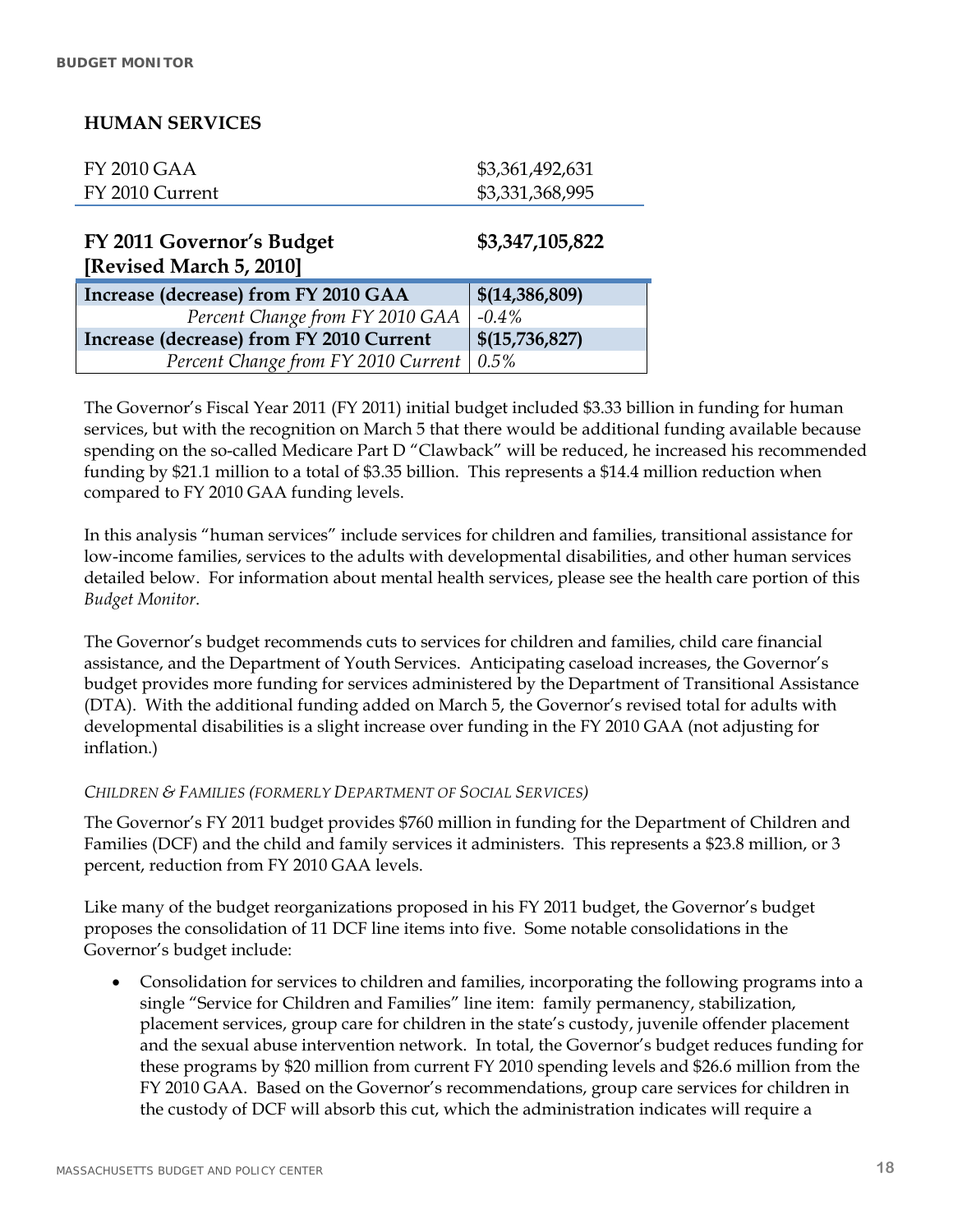reduction in the number of voluntary child placements from families into other care arrangements. In addition, according to the Administration, this reduction will call for DCF to eliminate 140 group care slots.

 Consolidation of line items for social worker case management, DCF regional administration, and foster care review into the central DCF Administration line item. In total, the Governor's budget include \$237.8 million in funding for DCF Administration, which is \$4.9 million, or 2 percent, more than the amount currently budgeted for all affected line items.

#### *DEVELOPMENTAL SERVICES (FORMERLY THE DEPARTMENT OF MENTAL RETARDATION)*

The Governor's revised FY 2011 budget provides \$1.27 billion in funding for the Department of Developmental Services (DDS) and the services it administers. Although the Governor's initial proposal included an overall reduction of \$13 million for DDS when compared to the FY 2010 GAA, the Governor's revised budget proposes an additional \$21.1 million for Community Programs for the Intellectually Disabled. In total, the Governor's revised funding recommendation for developmental services is \$8 million above the FY 2010 GAA.

Other notable aspects of the Governor's budget include:

- Consolidation of several line items funding community based services for adults with disabilities. The Governor recommends the consolidation of line items for community day and work programs for adults, transportation services, and respite and intensive family supports into one "Community Programs for the Intellectually Disabled" line item. In his proposal, the Governor's budget recommendation is \$7.1 million, or 4 percent, below the FY 2010 GAA for these consolidated programs.
- Consolidation of community and state sponsored residential supports. In total, the Governor initially recommends \$9.5 million more in funding for these consolidated line items when compared to the FY 2010 GAA. However, with his March 5 adjustment, the Governor adds \$21.1 million to this line item, which makes his total FY 2011 budget proposal for the consolidated line items \$30.5 million above the FY 2010 GAA.
- Level funding for transitional services for adults (turning 22) when compared to both the current FY 2010 budget and FY 2010 GAA. The Governor's FY 2011 recommendation falls \$3.7 million, or 43 percent, below FY 2001 GAA funding levels, when adjusted for inflation

#### *ELDER SERVICES*

The Governor's FY 2011 budget includes \$219.5 million for community-based elder service programs. This total is level with the current FY 2010 budget total, but is \$1.6 million less than the funding that would be needed to simply maintain the current level of services into the coming year. (For funding associated with the Prescription Advantage program, MassHealth, and for nursing homes, see the "Health Care" section of this *Budget Monitor*.)

The Governor's elder services budget includes:

 \$136.4 million for the elder home care program, and \$45.8 million for the enhanced home care services program – both community-based long term care services designed to help elders stay in their homes in the community as long as possible. These are both level-funded, even though there are currently more than 2,000 elders on waiting lists for these community services.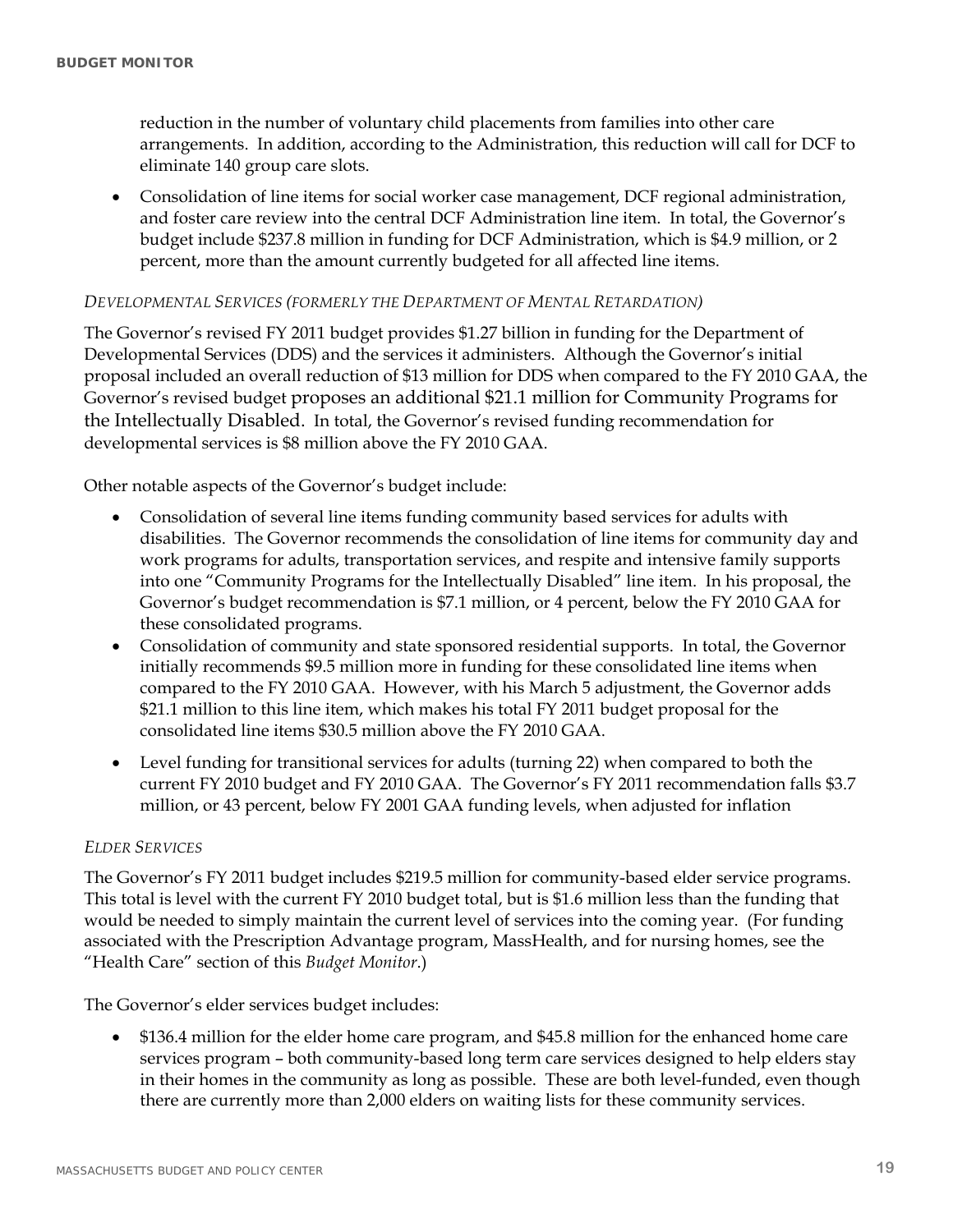- \$15.2 million for elder protective services, a program to protect elders from negligence or abuse. Protective services were cut by \$1 million over the course of FY 2010, and the Governor's budget proposal does not restore that cut.
- \$8.1 million to local councils on aging, an amount that is level with FY 2010 totals.
- \$5.7 million for elder housing programs, an amount that is level with FY 2010 current budget totals, but is a 2 percent cut from what would be needed to maintain current services.

#### *TRANSITIONAL ASSISTANCE*

In total, the Governor's FY 2011 budget provides \$773.4 million in funding for transitional assistance through the Department of Transitional Assistance (DTA). In anticipation of increases in caseload, the Governor's budget provides \$14.1 million, or 2 percent, more funding for transitional services than current FY 2010 budget levels and \$6.3 million more than the FY 2010 GAA.

Specifically, funding changes proposed in the Governor's budget include:

- A reduction in funding for the Employment Services Program (ESP) by \$9 million compared to FY 2010 current budget levels. Since ESP received \$3.5 million in FY 2010 9C cuts, the Governor's budget proposal represents a total reduction of \$12.5 million, or 49 percent, relative to the FY 2010 GAA. The Governor's administration estimates that this may reduce employment assistance slots by 5,000. According to DTA's plan to address this cut, many ESP program will be eliminated, such as transportation services, and other programs, like the Young Parents Program (YPP), which helps TAFDC teen parents earn a GED, would be reduced by 5- 10 percent. This program has been cut consistently over the last several years. When adjusted for inflation, the Governor's funding recommendation represents a 58 percent reduction in funding when compared to FY 2001.
- To address anticipated caseload increases, the Governor recommends \$12.2 million, or 4 percent, in additional funding for TAFDC grant payments when compared to current FY 2010 budget levels.
- To address anticipated caseload increases, the Governor recommends \$5.4 million, or 6 percent, in additional funding for Emergency Aid to the Elderly, Disabled and Children when compared to current FY 2010 budget levels.

#### *OTHER HUMAN SERVICES*

"Other Human Services" includes numerous departments and services, such as the Department of Youth Services, services for veterans, the Massachusetts Commission for the Blind, the Massachusetts Rehabilitation Commission, and the Massachusetts Commission for the Deaf and Hard of Hearing.

Some funding changes proposed in the Governor's budget include:

 A 6 percent reduction in funding for the Department of Youth Services (DYS) when compared to the FY 2010 GAA. In total, the Governor's FY 2011 budget provides \$141.2 million in funding for DYS. The Governor's budget maintains \$4.4 million in FY 2010 9C cuts and proposes an additional \$4.9 million cut to DYS, representing an \$8.4 million total reduction in funding from the FY 2010 GAA. The largest cut within the DYS budget is in pre-trial detention, in which funding was reduced by 23 percent from the FY 2010 GAA. The Governor's recommendation indicates that this cut reflects a reduction in anticipated need for this program.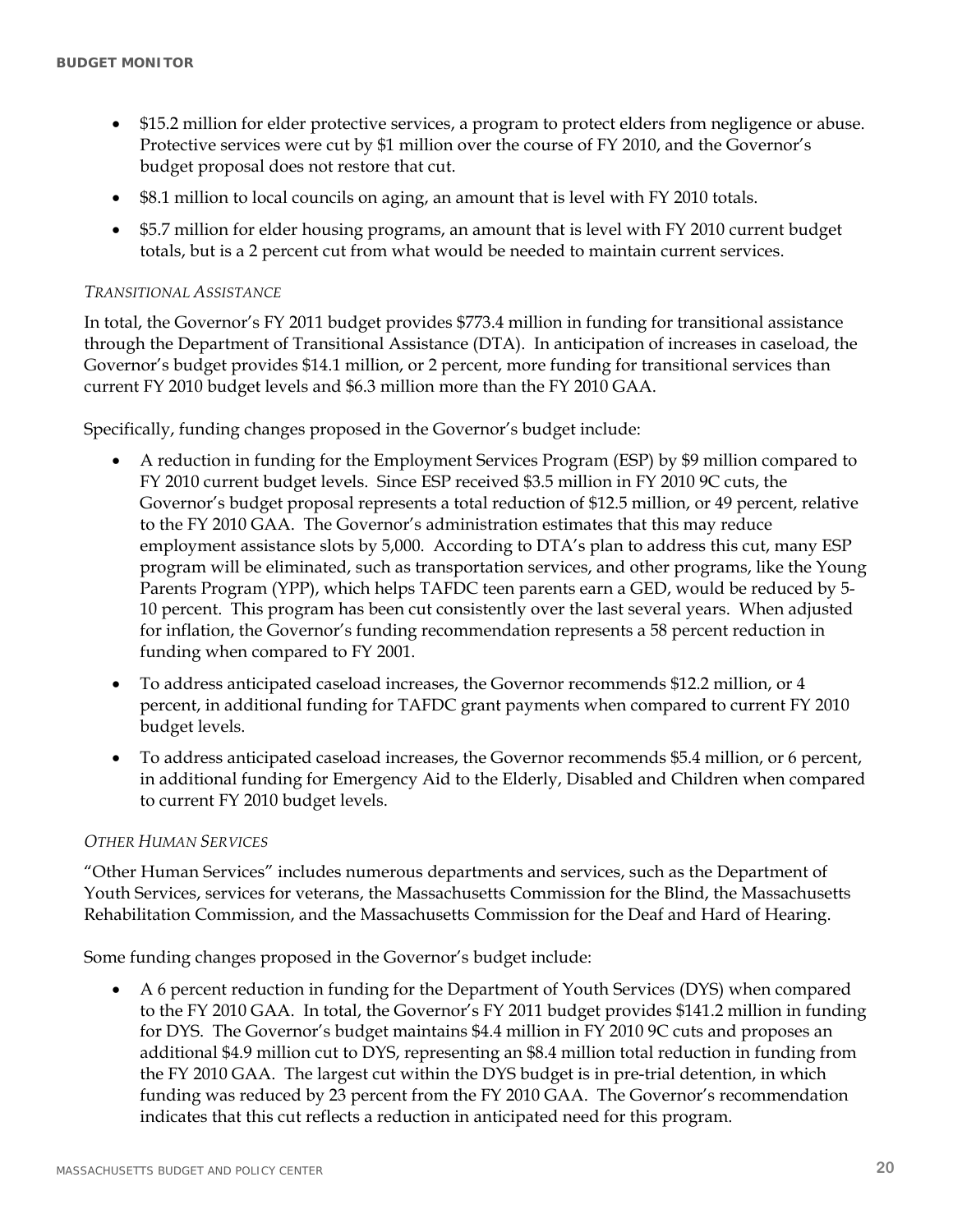Consolidation of the line items funding services for Veterans' outreach centers and shelters into one line item. In total, the Governor recommends level funding for these services when compared to both current FY 2010 budget levels and the FY 2010 GAA.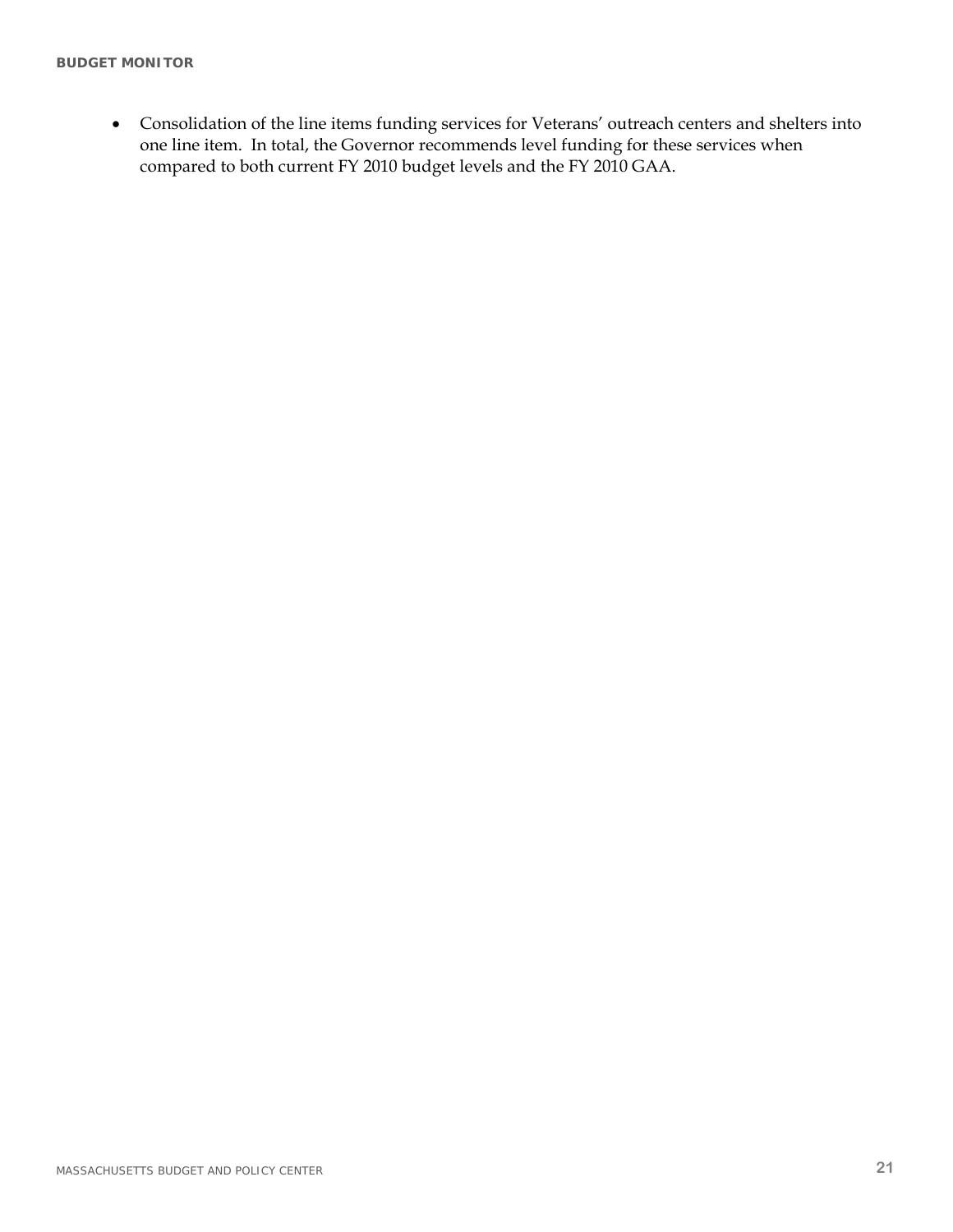### **INFRASTRUCTURE, HOUSING & ECONOMIC DEVELOPMENT**

| <b>FY 2010 GAA</b>                       | \$1,625,366,862 |
|------------------------------------------|-----------------|
| FY 2010 Current                          | \$1,658,475,716 |
|                                          |                 |
| FY 2011 Governor's Budget                | \$1,521,482,460 |
|                                          |                 |
| FY 2011 Governor's Budget (Adjusted)*    | \$1,620,471,292 |
| Increase (decrease) from FY 2010 GAA     | \$(4,895,570)   |
| Percent Change from FY 2010 GAA          | $-0.3\%$        |
| Increase (decrease) from FY 2010 Current | \$(38,004,424)  |

*\* In cases where the Governor has shifted line items between categories, we have made an adjustment to reflect FY 2010 categories in order to provide an apples-to-apples comparison.* 

The Governor's Fiscal Year 2011 (FY 2011) budget proposes \$1.62 billion for infrastructure, housing and economic development programs. This is a \$4.9 million, or 0.3 percent, reduction from the FY 2010 GAA. While funding for housing programs has increased, primarily due to increased demand for Emergency Assistance Services during the economic downturn, funding for some economic development programs has been significantly reduced.

#### *ECONOMIC DEVELOPMENT*

The Governor's budget provides \$20.4 million for economic development programs, an \$18.4 million, or 47 percent, reduction from the FY 2010 current budgeted amounts. The single largest cut occurs within the Massachusetts Office of Travel and Tourism totaling \$4.2 million, a 75 percent reduction compared to the FY 2010 GAA.

The Governor proposes to reduce funding for a number of economic development programs by over 50 percent, as compared to the FY 2010 GAA:

- Financial assistance for Local Tourist Councils is reduced by \$2.3 million, or 50 percent.
- Funding for the Massachusetts Sports and Entertainment Commission is reduced by \$650,000, or 52 percent.
- Individual Training Grants are reduced by \$400,000, or 53 percent.
- Subsidies for the Biotech Research Institute are reduced by \$160,000, or 76 percent.
- Funding for the Massachusetts International Trade Council is reduced by \$125,000, or 50 percent.

Other proposed changes within economic development include:

 Eliminating state subsidies for Regional Economic Development Grants, a competitive grant program that supports the state's eight regional economic development corporations, councils and partnerships. The amount appropriated for these grants in FY 2010 was \$800,000, which had been already reduced to \$0 through the Governor's 9C cuts in October.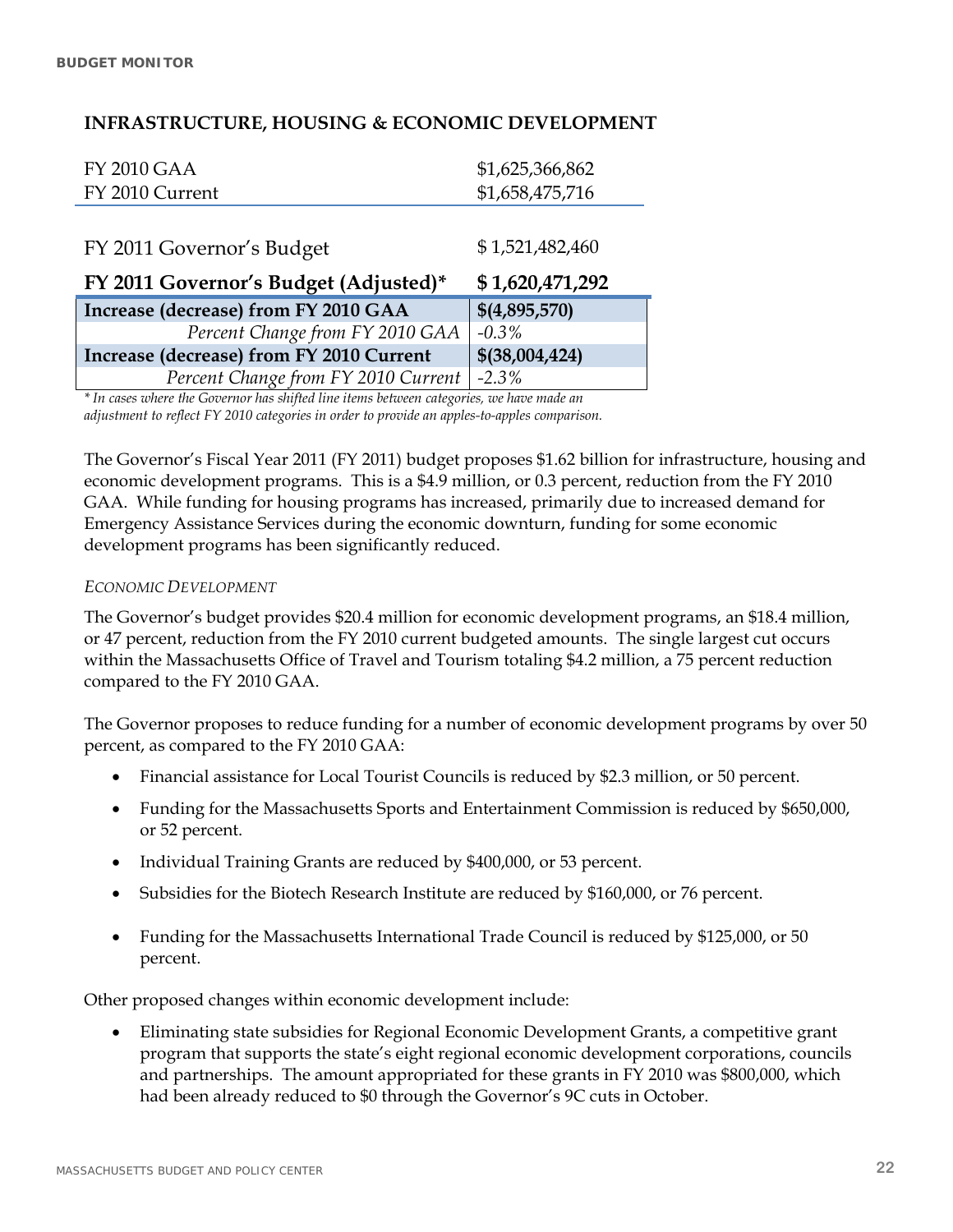Merging the State Office of Minority and Women Business Assistance into a new line item for the Supplier Diversity Office, with funding reduced by almost \$8,000.

#### *HOUSING & COMMUNITY DEVELOPMENT*

The Governor recommends spending \$270,390,007 on affordable housing programs in FY 2011. This is a \$22 million, or 9 percent, increase above the FY 2010 GAA but is \$26.9 million, or 9 percent, less than the current budget. Since FY 2001, funding for housing assistance provided by the state has fallen by 14 percent in inflation-adjusted dollars.

The increase in housing spending since the passage of the FY 2010 GAA is due to rising demand for Emergency Assistance (EA) services during the economic downturn. EA, which provides shelter and assistance to homeless families, would receive \$113.5 million in the Governor's FY 2011 budget recommendation. This amount is \$21.9 million more than the program received in the FY 2010 GAA but is \$20 million less than the current budget. In FY 2010, as demand for services to homeless families increased, the state made eligibility changes to the EA program in order to reduce costs. The FY 2010 GAA lowered eligibility for families receiving EA services from 130 percent of poverty to 115 percent. The Governor keeps this lower eligibility level in his FY 2011 proposal. In his budget, the Governor also recommends a number of changes to EA including: reducing the amount of time that a family has, once they begin receiving services through EA, to prove their eligibility from 30 days to 10 days; omitting the requirement that families be housed in shelters no more than 20 miles from their home community though families are able to request a transfer to a shelter closer to their community; and eliminating the requirement that the Department of Housing and Community Development (DHCD) must notify the legislature of any eligibility changes at least 60 days before those changes go into effect.

To meet increased demand for homeless services, the Governor recommends providing \$5.3 million for caseworkers who provide assistance to homeless families and individuals. This level is \$517,809, or 11 percent more than the FY 2010 GAA.

The Governor recommends providing \$32.7 million for the Massachusetts Rental Voucher Program (MRVP) which provides housing vouchers to low-income renters. This funding is a \$2.7 million increase over the FY 2010 GAA appropriation for MRVP but is almost \$200,000 less than the current budget. The increased funding for MRVP in FY 2010 came from a \$2.9 million transfer of funds from Residential Assistance for Families in Transition (RAFT) program (see below). In the Governor's proposed budget for MRVP, MassHousing has also committed to providing an additional \$2.7 million to support these vouchers. In FY 2010 Mass Housing contributed \$2.5 million to the MRVP program.

The transfer of \$2.9 million to MRVP left RAFT, which provides housing vouchers to homeless families, with \$160,000 in FY 2010. In his budget proposal for FY 2011 the Governor further cuts funding for RAFT to \$60,000. While there are some housing assistance funds similar to RAFT available through the American Recovery and Reinvestment Act these federal funds will not be available for all of the next fiscal year since they must be spent by February of 2011.

Like the FY 2010 GAA, the Governor's proposed budget does not fund the Soft-Second Loan program which helps low-income people purchase housing. Instead the Mass Housing Partnership (MHP) has agreed to provide \$2 million in contributions to support this program. This is the same amount that MHP agreed to contribute in FY 2010.

A number of affordable housing programs would receive the same level of funding in the Governor's FY 2011 proposal as they did in the FY 2010 GAA including: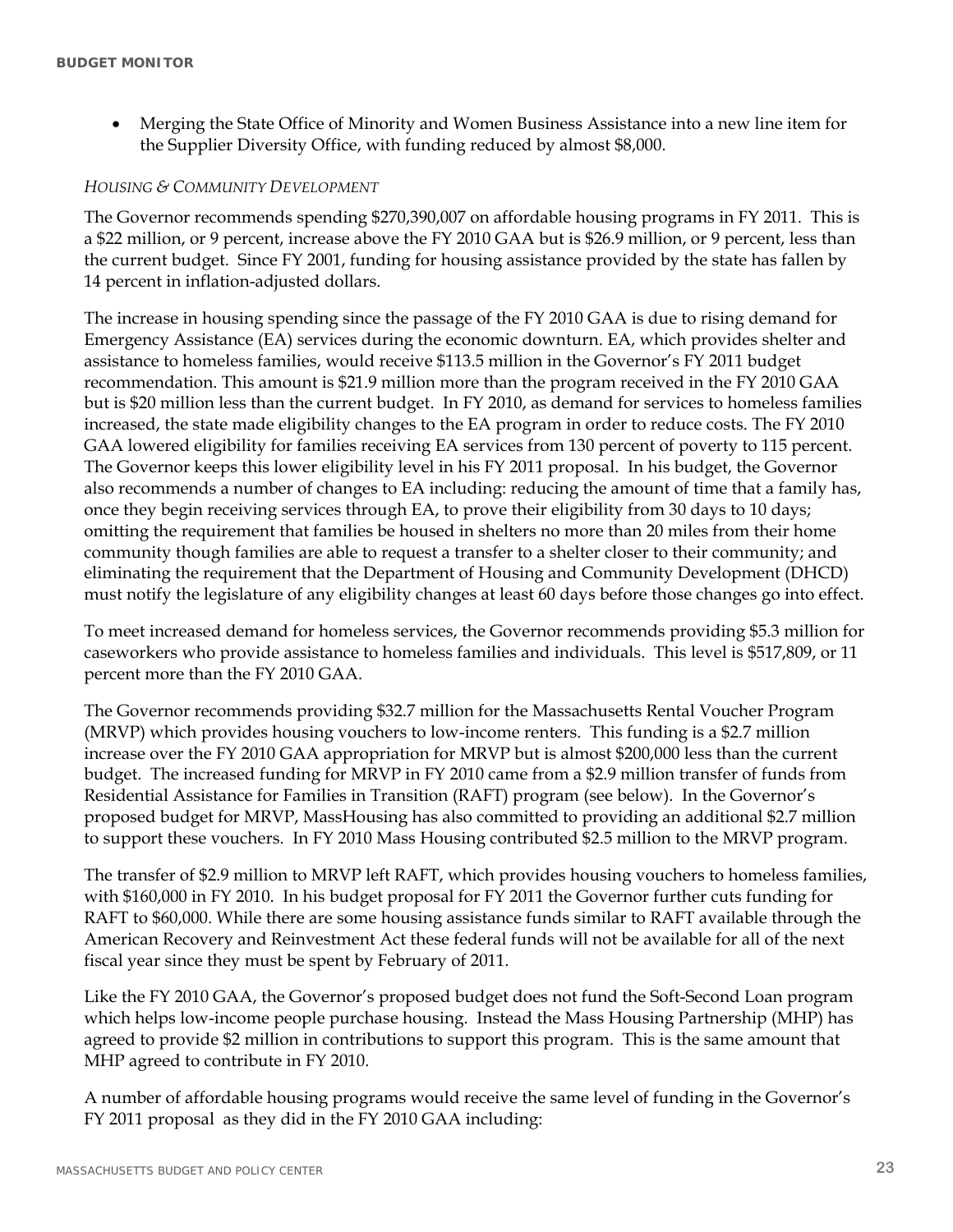- \$37.3 million for services that provide assistance to homeless individuals. This amount is level funding with last year since the Governor recommends moving \$1 million from a public hospital line item that provides funding for a homeless shelter run by the Shattuck hospital to this account;<sup>10</sup>
- \$1.2 million for the Home and Healthy for Good program;
- \$1.5 million for housing services and counseling;
- \$62.5 million for subsidies for public housing authorities;
- \$3.5 million for the alternative housing voucher program; and
- \$4 million in rental subsidies for Department of Mental Health clients.

#### *TRANSPORTATION*

The Governor proposes \$1.24 billion for transportation funding in FY 2011, representing a 1 percent reduction from the FY 2010 GAA. This amount includes \$375.1 million for the newly formed Massachusetts Transportation Trust Fund and \$767.1 million in tax revenues set aside for the Massachusetts Bay Transportation Authority (MBTA).

In the FY 2010 GAA, state transportation funding consisted of \$275 million from the Commonwealth Transportation Fund in addition to \$194.7 million in individual line items for various transportation agencies and programs. These line items were cut by \$13.6 million, or 6 percent, through the Governor's 9C reductions. The current funding amount for these line item appropriations is now at \$182 million.

In the Governor's proposal, funding for these transportation line items would total \$200 million.11 Additionally, these transportation agencies and programs that were previously funded through individual line items would now be funded through a new Massachusetts Transportation Trust Fund, which totals \$375.1 million. This amount includes the \$200 million for transportation line items, \$160 million for the MBTA, and \$15 million for the Regional Transit Authorities. An additional \$100 million that had been a part of the Commonwealth Transportation Fund for contract assistance payments to the Massachusetts Turnpike Authority in FY 2010 is shifted in the Governor's proposal to a different line item administered by the Department of Administration and Finance. However, this *Budget Monitor* counts the \$100 million for the Turnpike Authority within the overall funding for transportation. This is reflected in the Governor's FY 2011 Budget Adjusted number for this section.

The Governor's proposal also reflects structural changes brought about by legislation that was signed by the Governor in June 2009 to establish a new agency, the Massachusetts Department of Transportation (MassDOT). MassDOT would encompass: the Executive Office of Transportation and Public Works, Massachusetts Turnpike Authority, the Massachusetts Highway Department, the Registry of Motor Vehicles, the Massachusetts Aeronautics Commission, and the Tobin Bridge. It would be responsible for administering the funds allocated to the Massachusetts Transportation Fund.

 $\overline{a}$ 

<sup>10</sup> MassBudget does not include this proposed \$1 million transfer of funding from the public hospital line item to this account but rather keeps it in the public health subcategory. This provides readers with a meaningful comparison between the FY 2010 budget and the Governor's FY 2011 proposed funding for both the public health and housing subcategories.

<sup>11</sup> This \$200 million cannot be compared directly to the \$194 million for line items because the new authority, MassDOT, will be required to pay assessments that the individual programs and agencies were not required to pay prior to this consolidation.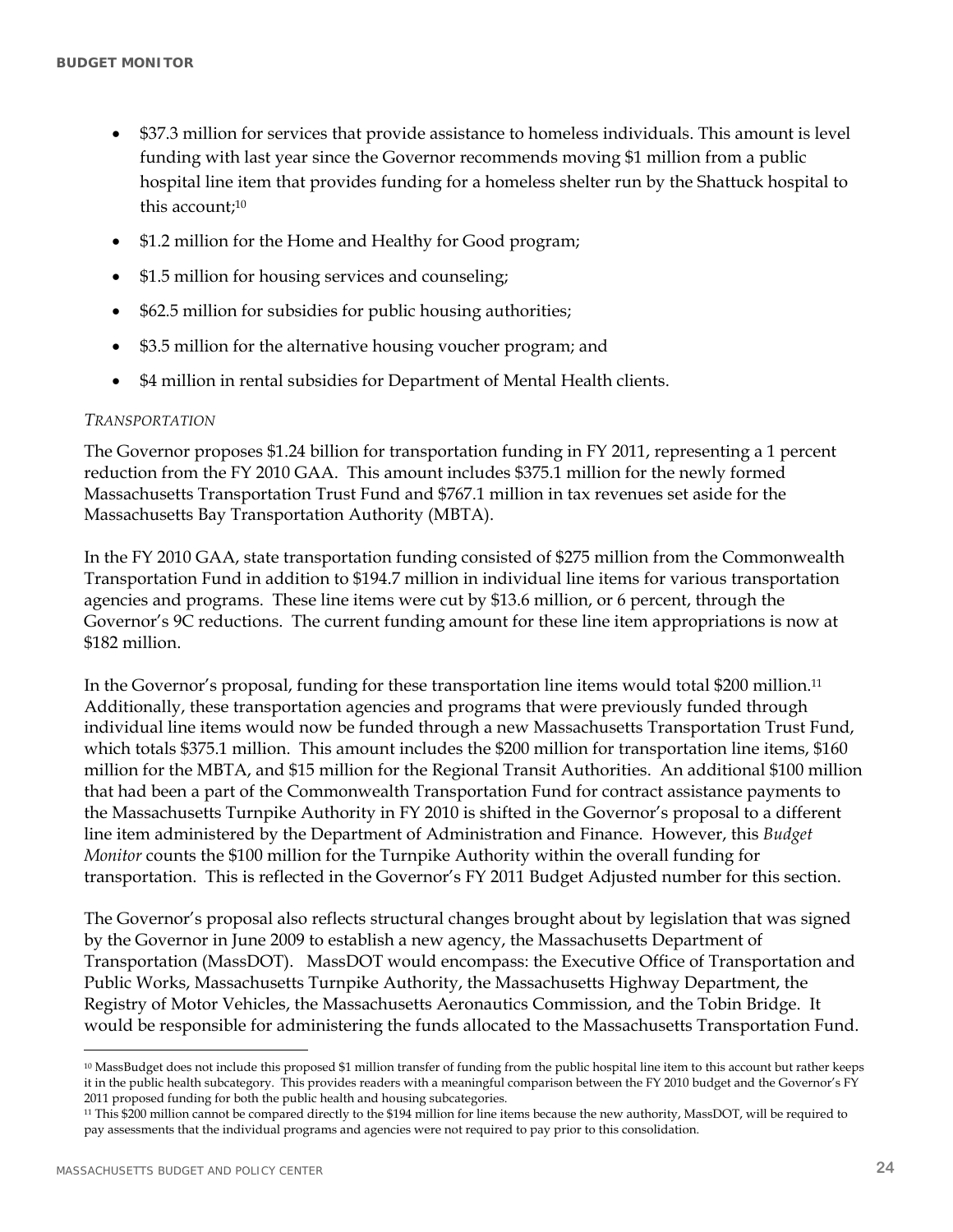This means that the individual line items for each transportation agency and program would not be included in the state budget; rather, MassDOT would develop and release a separate budget outlining how funding is allocated to the state's various transportation programs.

#### *WORKFORCE & LABOR*

The Governor's FY 2011 budget recommends providing \$39 million for workforce development programs. This represents a \$9.5 million, or 19 percent, reduction from FY 2010 current budgeted amounts; however, it only represents a 2 percent decline (\$965,000) from FY 2010 GAA amounts.

The Workforce Training Program is level funded from the FY 2010 GAA at \$10 million. However last year, as in years past, this program also received supplemental funds year in the middle of the year that increased the funding level to \$21 million. This supplemental increase, in the form of a PAC ("prior appropriation continued," or carrying over a balance of unspent funds into the next fiscal year), has occurred every year and has been used to fund ongoing obligations, such as multi-year contracts that are approved in one year but are paid out over two or three years.

The Governor proposes a significant reduction to the Apprentice Training program, which had already been reduced by almost \$87,000 through the Governor's 9C cuts in October. In FY 2011, the Governor proposes a further reduction of \$14,847, or 5 percent. In sum, this would result in a cut of \$101,508, or 27 percent, from the FY 2010 GAA. Another significant reduction is a 17 percent reduction (totaling almost \$500,000) in funding for One-Stop Career Centers, which provide job search and training programs for unemployed workers.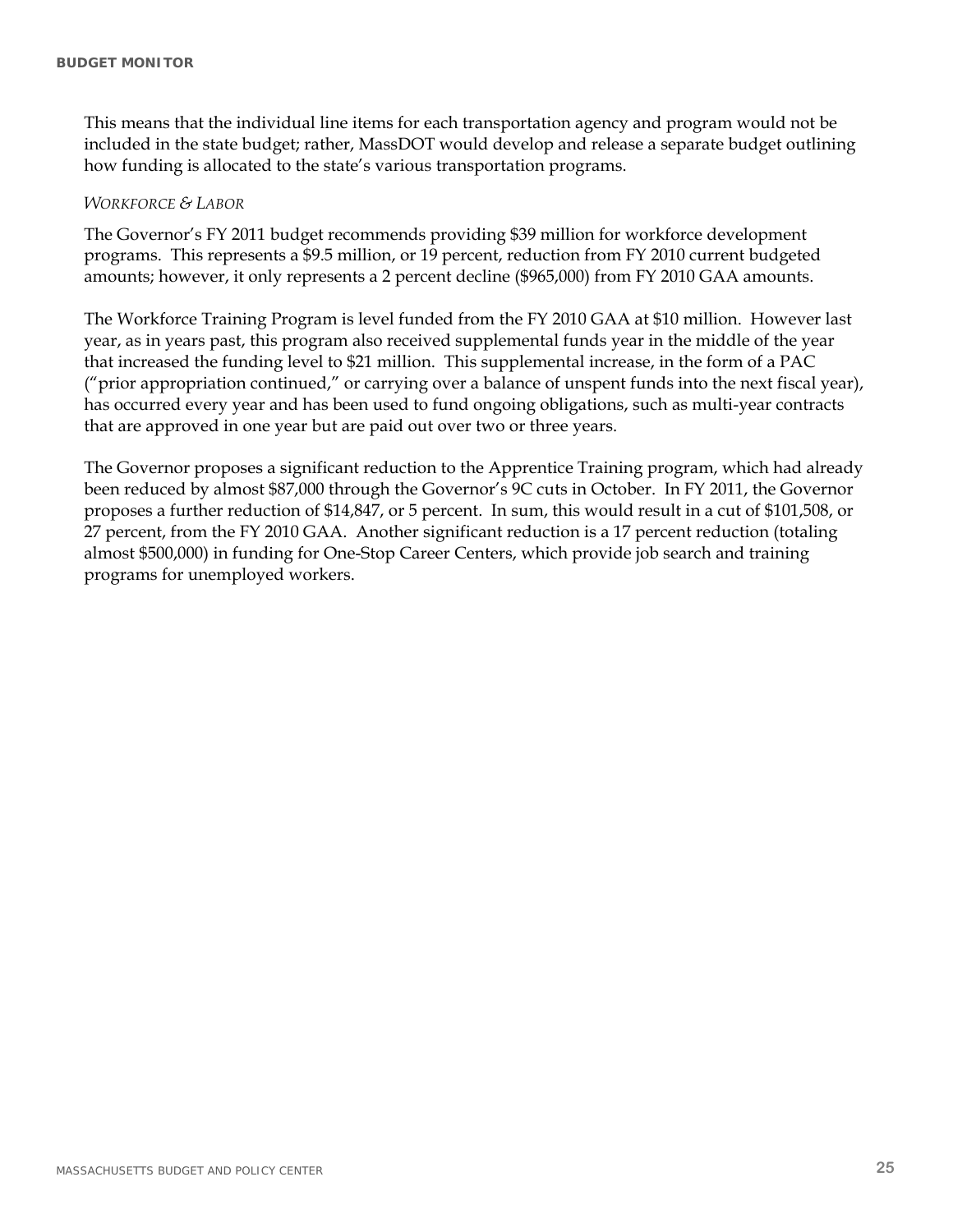### **LAW & PUBLIC SAFETY**

| <b>FY 2010 GAA</b>                       | \$2,141,956,951  |
|------------------------------------------|------------------|
| FY 2010 Current                          | \$2,352,515,080  |
|                                          |                  |
| FY 2011 Governor's Budget                | \$2,272,096,079  |
|                                          |                  |
| FY 2011 Governor's Budget (Adjusted)*    | \$2,299,096,079  |
| Increase (decrease) from FY 2010 GAA     | \$157,139,128    |
| Percent Change from FY 2010 GAA          | 7.3%             |
| Increase (decrease) from FY 2010 Current | \$(53, 419, 001) |

*\* In cases where the Governor has shifted line items between categories, we have made an adjustment to reflect FY 2010 categories in order to provide an apples-to-apples comparison.* 

After adjusting for significant line item consolidations and reorganizations, the Governor's Fiscal Year 2011 (FY 2011) budget provides \$2.35 billion in funding for law and public safety. This total is \$6.3 million less than the current FY 2010 budget levels for law and public safety programs.

The Governor proposes significant reorganization of the budget in several areas of law and public safety. Some notable changes include:

- Reorganization of line items relating to county sheriffs. Many line items pertaining to county sheriffs were not included in the FY 2010 GAA, but introduced mid-year, through FY 2010 supplemental budgets. The Governor maintains this shift, including funding for all county sheriffs in his budget proposal.
- Significant change to the structure of probation and parole funding, moving associated line items into a new Department of Community Supervision.
- Consolidation of line items relating to the administration of trial courts into one line item.

Law and public safety includes funding for an array of departments and programs, including courts, legal assistance for indigent persons, district attorneys, the Attorney General, public defenders, the Department of Public Safety, law enforcement, prisons, probation, parole and the state's military division.

#### *COURTS & LEGAL ASSISTANCE*

In total, the Governor's budget recommends \$600.1 million in funding for Courts and Legal Assistance, representing a reduction of \$10.3 million, or 2 percent, from current FY 2010 budget levels.

Additionally, the Governor recommends a significant consolidation of line items pertaining to trial courts, proposing a line item dedicated to the central administration of the trial courts, to include the operation of the Superior Court, District Court, Probate and Family Court, Land Court, Boston Municipal Court, Housing Court, and Juvenile Court. In total, the Governor's recommendation falls \$10 million below currently budgeted amounts for all affected line items.

Other notable aspects of the Governor's budget include: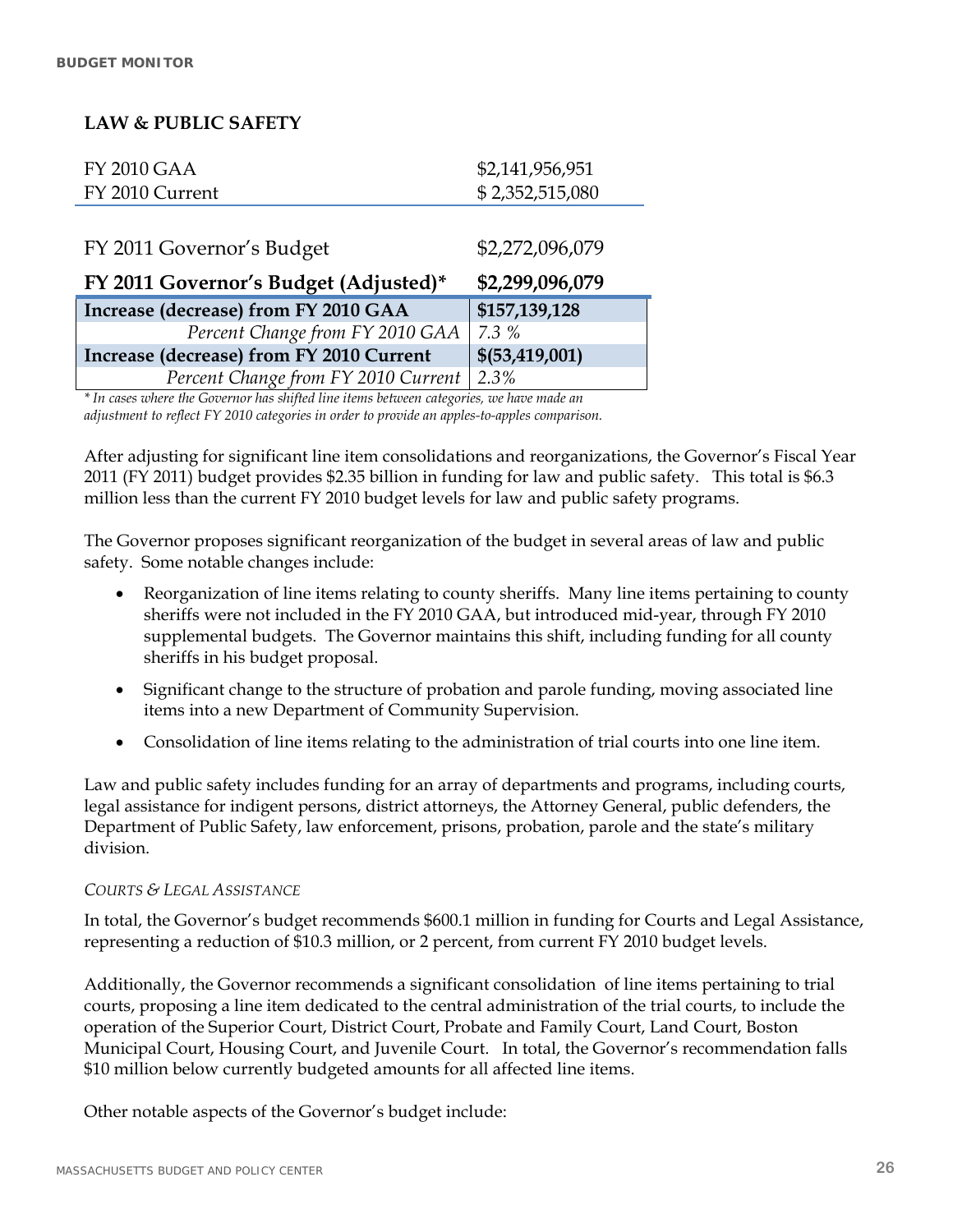- A \$34.3 million shift in funding from the line item that compensates private counsel assigned to criminal and civil cases to the Committee for Public Counsel Services, which includes funding for public defenders.
- A \$406,000, or 3 percent, reduction in the amount allocated to cover court fees and costs of indigent persons from the FY 2010 GAA.
- Level funding for mental health legal services for indigent persons suffering from mental illness when compared to the FY 2010 GAA.

### *LAW ENFORCEMENT*

In total, the Governor's budget includes \$336.3 million in funding for law enforcement. This represents an increase of \$10.7 million, or 3 percent, over current FY 2010 budget levels.

The Governor's FY 2011 budget proposes to fund police training through an automobile insurance surcharge. The Governor's administration estimates that this surcharge will provide \$3.1 million for the Municipal Police Training Committee (MPTC), which will provide training to municipal officers and support police recruitment, and \$3.2 million for an annual state police class, which will provide classes for new troopers and stabilize state police staffing.

Despite an overall increase in funding for law enforcement, the Governor recommends cuts to several programs:

- The Governor's budget proposes to maintain cuts to youth violence prevention grants, or Shannon Grants, implemented in the FY 2010 9C cut process. This would represent a \$2 million, or 30 percent, cut to this program when compared to the FY 2010 GAA. The Shannon Grant Program distributes grants to communities to reduce gang and youth violence through prevention and intervention, providing programs such as job skills workshops, outreach to atrisk youth, and prisoner reentry programs.
- The Governor proposes to decrease funding for education incentives for municipal police officers, also known as the Quinn Bill, by \$5 million, or 50 percent, from the \$10 million included in the current FY 2010 budget.

#### *PRISONS, PROBATION & PAROLE*

The Governor's FY 2011 budget recommends \$1.19 billion for prison, probation and parole programs. 12 This is an increase of \$205.8 million over the FY 2010 GAA but is \$6.5 million, or 1 percent, less than the current budget for FY 2010.

The variations in funding for prison, probation and parole programs is due largely to the fact that the FY 2010 GAA did not include full funding for seven county sheriffs' departments. After enactment of the FY 2010 GAA, legislation was passed that moved these sheriffs (Barnstable, Bristol, Dukes, Nantucket, Norfolk, Plymouth and Suffolk) from their county governments to the state government. The legislation provided \$217.3 million in supplemental funding (the FY 2010 GAA appropriated \$72.6

 $\overline{a}$ 

<sup>12</sup> In order to provide an apples-to-apples comparison of spending for FY 2010, *MassBudget* has included the \$27 million in health costs transferred to the GIC, \$42 million in pension costs and \$5.2 million in debt restructuring in the Governor's proposal in the Law and Public Safety Category. We make this adjustment because in FY 2010 these costs were paid for through accounts within the Law and Public Safety category. This allows the reader to make a meaningful comparison in spending for this category between FY 2010 and FY 2011.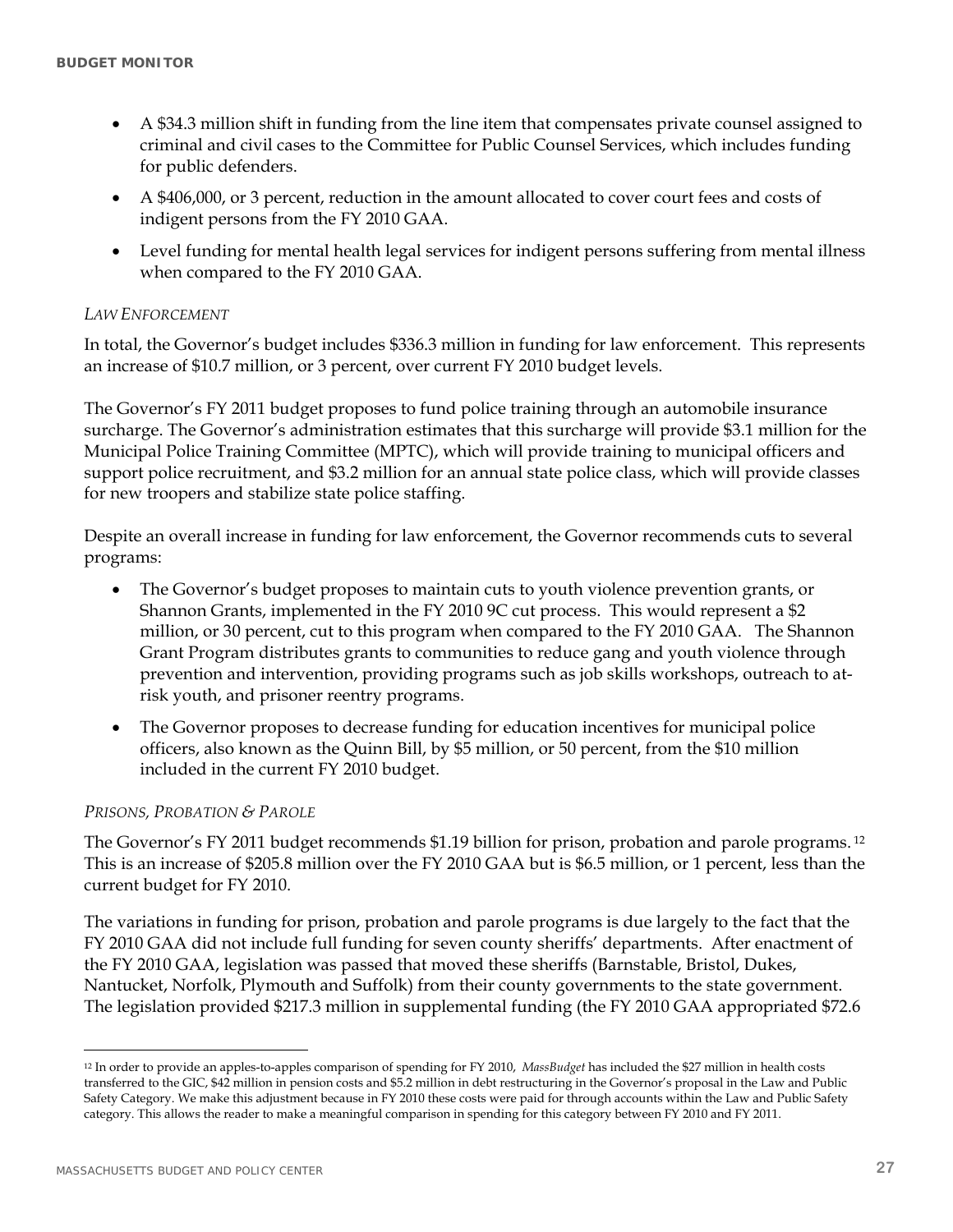million for these sheriffs) to cover the costs of running the individual offices for the last six months of FY 2010 as well as pay for employee benefit costs previously paid for by the county governments. FY 2011 will be first year that the sheriffs' offices will be fully-funded by the state budget and the Governor makes a number of recommendations in his FY 2011 proposal including:

- Providing \$182.2 million in combined funding to the seven sheriffs' offices. This represents a 2 percent cut in funding from FY 2010.
- Eliminating a Shattuck Hospital line item that provides prison health services to four sheriffs' departments (Barnstable, Norfolk, Plymouth and Suffolk) and distributes those \$2 million directly into the sheriffs' accounts. (These distributions are included in his total for the sheriffs mentioned above.).
- Transferring health, retirement and debt service costs from the counties to the state. This transfer includes \$27 million to the Group Insurance Commission to cover employee-benefit costs for these sheriffs' departments; about \$42 million to the state retirement fund; and a \$5.2 million in debt service payments.

In his FY 2011 budget, the Governor also proposes moving community correction programs from the Judiciary to the Executive Branch. His FY 2011 budget proposes consolidating the services currently provided by the Commissioner of Probation and the Office of Community Corrections into a newlycreated Department of Community Supervision. This new Department receives \$146.1 million in the Governor's proposal, which is \$528,235 more than appropriations for these programs in the FY 2010 GAA and current spending.

### *PROSECUTORS*

The Governor's 2011 budget includes \$132.3 million in funding for prosecutorial services including administration of the Attorney General, District Attorneys, fraud investigation and prosecution, and victim and witness protection. This represents a slight decrease (\$307,000) from current FY 2010 budget levels.

Notable aspects of the Governor's budget include:

- Level funding of compensation for victims of violent crimes, when compared to both FY 2010 budget levels and the FY 2010 GAA.
- Level funding of district attorneys, when compared to both FY 2010 budget levels and the FY 2010 GAA.
- 7 percent more funding for line items dedicated to fraud investigation and prosecution.

### *OTHER LAW & PUBLIC SAFETY*

The Governor's FY 2011 budget includes \$44.9 million in funding for other law and public safety programs, which include the Massachusetts Emergency Management Agency, the state's military division, the Department of Fire Services Administration, the Department of Public Safety and other emergency relief. The Governor recommends a slight increase (less than 1 percent) in funding for these services when compared to current FY 2010 budget levels, although his proposal is 1 percent, or \$566,000, below the FY 2010 GAA.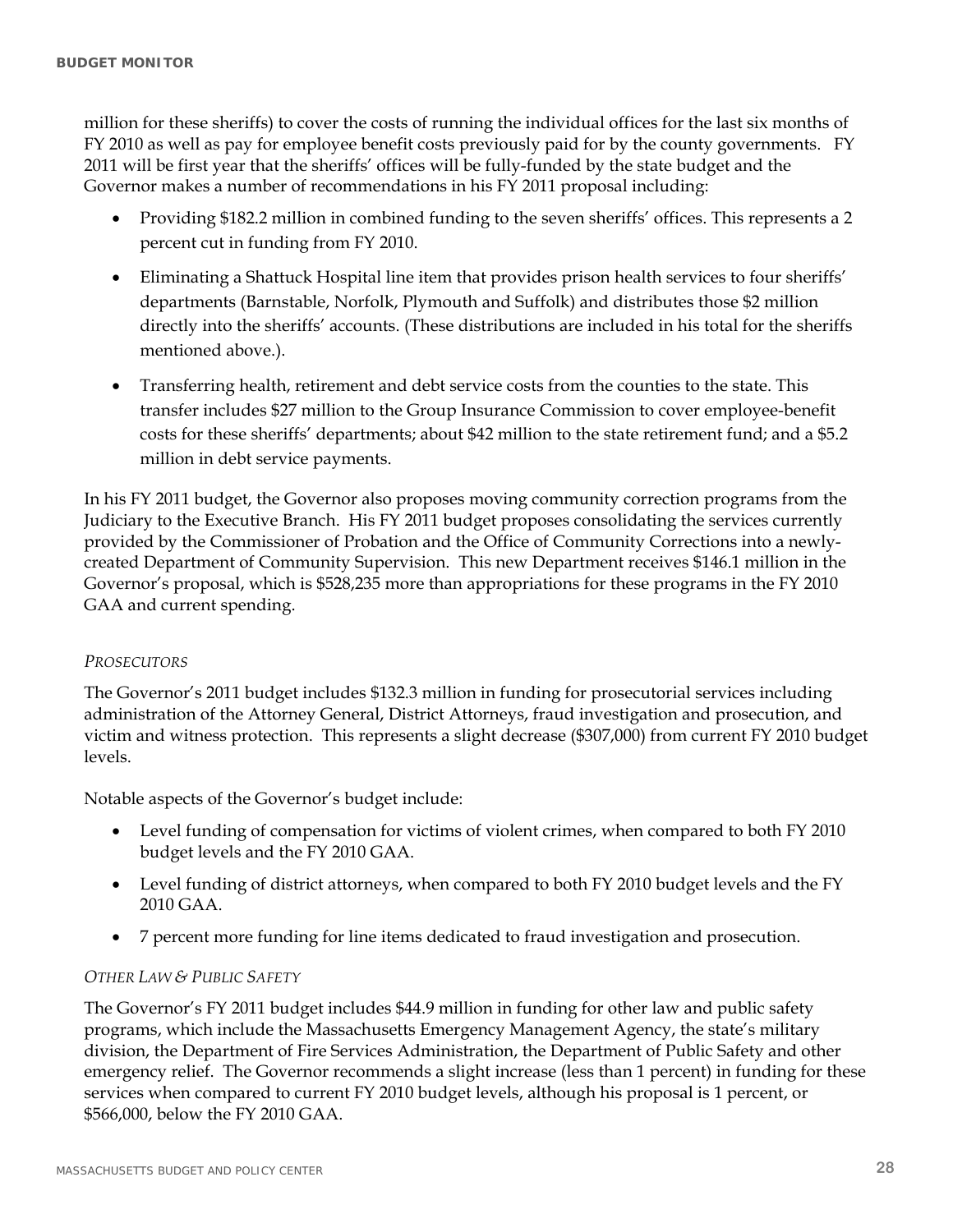Notable aspects of the Governor's budget include:

- A 9 percent, or \$135,000, reduction in the funding of the Massachusetts Emergency Management Agency when compared to the FY 2010 GAA.
- A consolidation of the line item for the Division of Inspectors into the Department of Public Safety.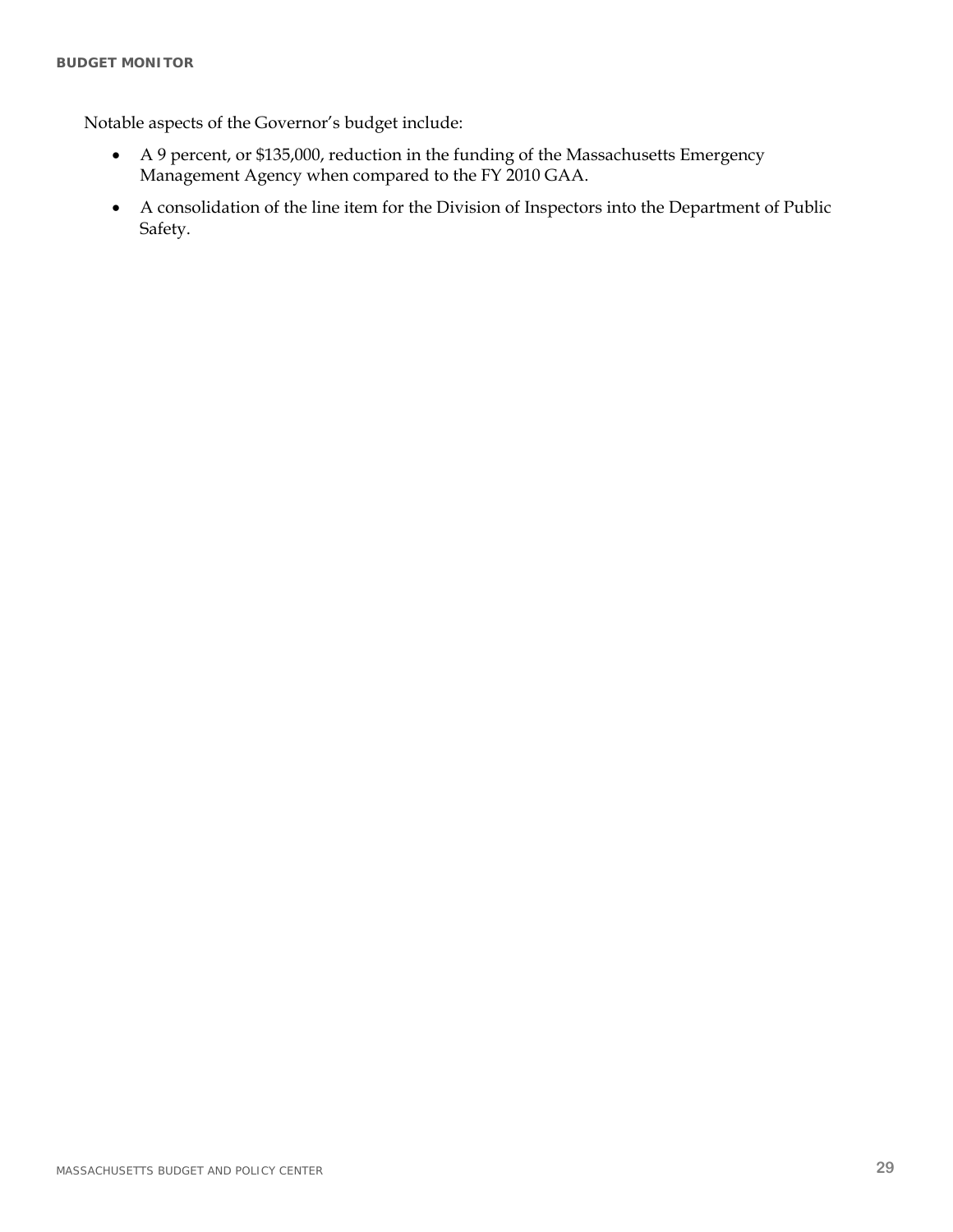### **LOCAL AID**

| <b>FY 2010 GAA</b> | \$964,825,140 |
|--------------------|---------------|
| FY 2010 Current    | \$964,886,803 |

| FY 2011 Governor's Budget                    | \$964,669,803 |
|----------------------------------------------|---------------|
| Increase (decrease) from FY 2010 GAA         | \$(155, 337)  |
| Percent Change from FY 2010 GAA              | $-0.02\%$     |
| Increase (decrease) from FY 2010 Current     | \$(217,000)   |
| Percent Change from FY 2010 Current   -0.02% |               |

The Governor recommends essentially level funding for local aid at \$964.7 million for Fiscal Year 2011 (FY 2011). This category includes the unrestricted aid provided to cities and towns to fund their municipal budgets, not including Chapter 70 and other local education aid. In FY 2010, the two major categories of Local Aid, lottery aid (the revenue generated by the state lottery that is distributed to cities and towns) and additional assistance, were combined into a new category called Unrestricted Government Aid. This consolidation continues for FY 2011.

The Governor's budget includes a small reduction in local aid of \$217,000 in payments to cities and towns for the local share of racing tax revenues; however, this represents only 0.02 percent of total local aid. Although the Governor's recommendation does not represent a decrease from FY 2010, funding for Local Aid has significantly decreased over time. Since FY 2001, Local Aid to cities and towns has dropped by 40 percent, after adjusting for inflation.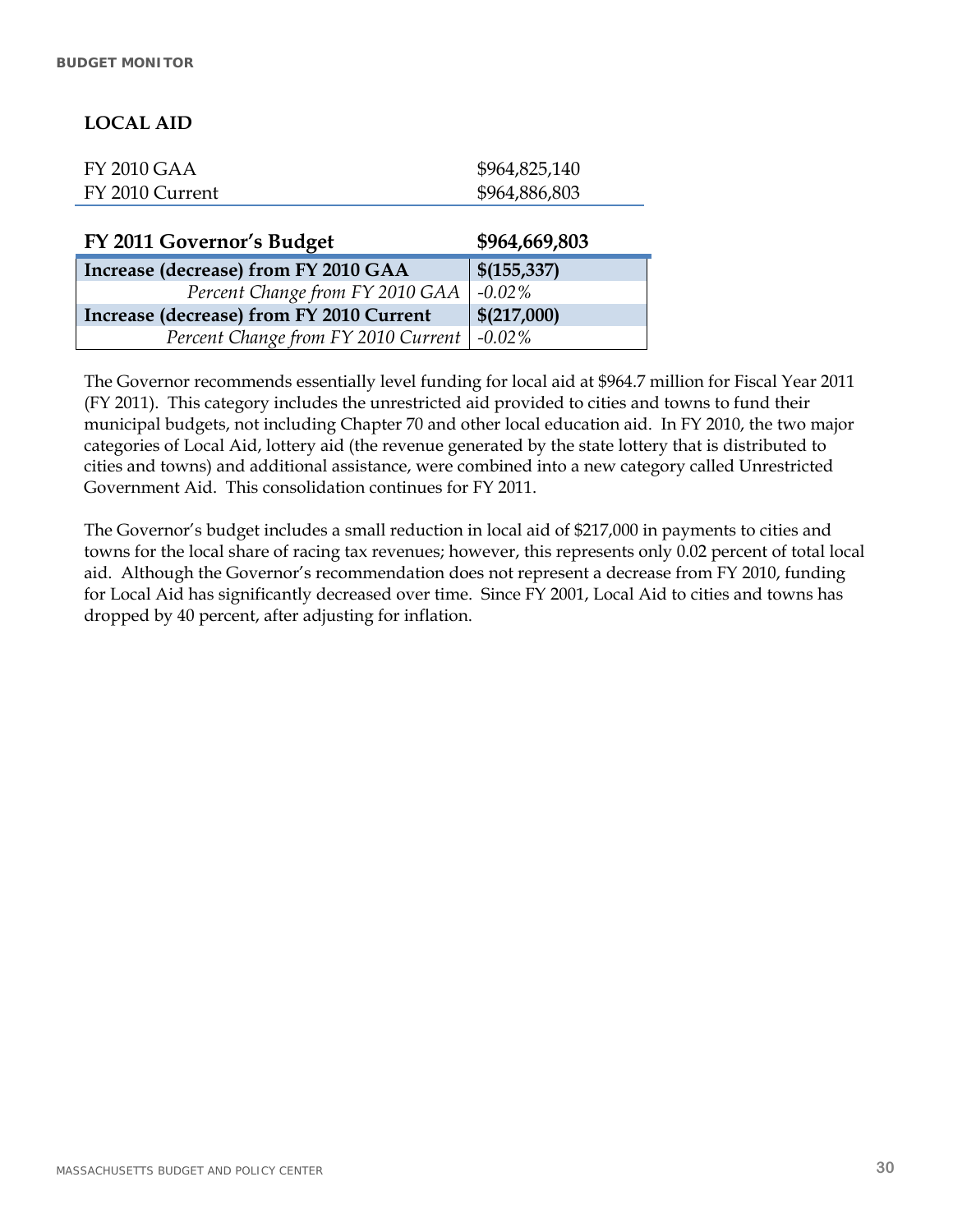### **OTHER**

| <b>FY 2010 GAA</b>                              | \$4,029,673,779 |
|-------------------------------------------------|-----------------|
| FY 2010 Current                                 | \$3,997,658,939 |
|                                                 |                 |
| FY 2011 Governor's Budget                       | \$4,092,395,099 |
|                                                 |                 |
| FY 2011 Governor's Budget (Adjusted)*           | \$3,992,395,099 |
| Increase (decrease) from FY 2010 GAA            | \$(37,278,680)  |
| Percent Change from FY 2010 GAA                 | $-0.9\%$        |
| <b>Increase (decrease) from FY 2010 Current</b> | \$(5,263,840)   |

*\* In cases where the Governor has shifted line items between categories, we have made an adjustment to reflect FY 2010 categories in order to provide an apples-to-apples comparison.* 

Other costs within the state budget total \$4.09 billion in the Governor's Fiscal Year 2011 (FY 2011) proposal. This includes \$75.4 million for the offices and programs of the constitutional officers, \$1.96 billion for debt service, \$58.5 million for the executive office of the Governor and the Legislature, \$21.1 million for libraries, \$1.44 billion for pensions, the \$439.5 million for other smaller or administrative offices (such as the Department of Revenue, the Executive Office of Administration and Finance, various commissions, the Mass. Cultural Council, and more.)

### *DEBT SERVICE*

The Governor's FY 2011 budget recommendations include \$1.96 billion in debt service, a 5.3 percent reduction from the FY 2010 current debt service amount. However, the difference will actually be lower because the estimated spending for FY 2010 is approximately \$11 million less than what is currently indicated in the budget. Due to a one-time spike in some debt service accounts in FY 2011, it is estimated that debt service for these accounts (those that are not contract assistance obligations) would increase from \$1.96 billion (the FY 2010 current cost) to \$2.16 billion in FY 2011, an increase of \$200 million. To make up this difference, the Governor proposes to refinance \$200 million of the debt service for these accounts to level debt service costs. The Governor also recommends refinancing of an additional \$100 million, which would generate savings by lowering the debt service for these accounts down to \$1.86 billion. In sum, the proposed debt service would be \$299.4 million less than the projected cost of debt service for FY 2011. The refinancing strategy would reduce debt service for these accounts by \$97.8 million, or 5 percent, compared to current budgeted amounts, and lead to an overall reduction of debt service (for all counts) by 4.8 percent. The cost of the refinancing, however, would be shifted to future years.

#### *LIBRARIES*

The Governor's budget recommends spending \$21.1 million on libraries and library programs around the state. This budget recommendation is \$3.8 million, or 15 percent, less than the FY 2010 GAA and is \$3.5 million, or 14 percent, lower than the current budget. The most significant cut comes from the aid that the state provides to local libraries. The FY 2010 current budget provides \$12.3 million in aid to libraries around the state; the Governor recommends reducing funding to \$8.8 million in FY 2011. This amounts to a reduction of \$3.5 million, or 29 percent, of local library aid. If the Governor's FY 2011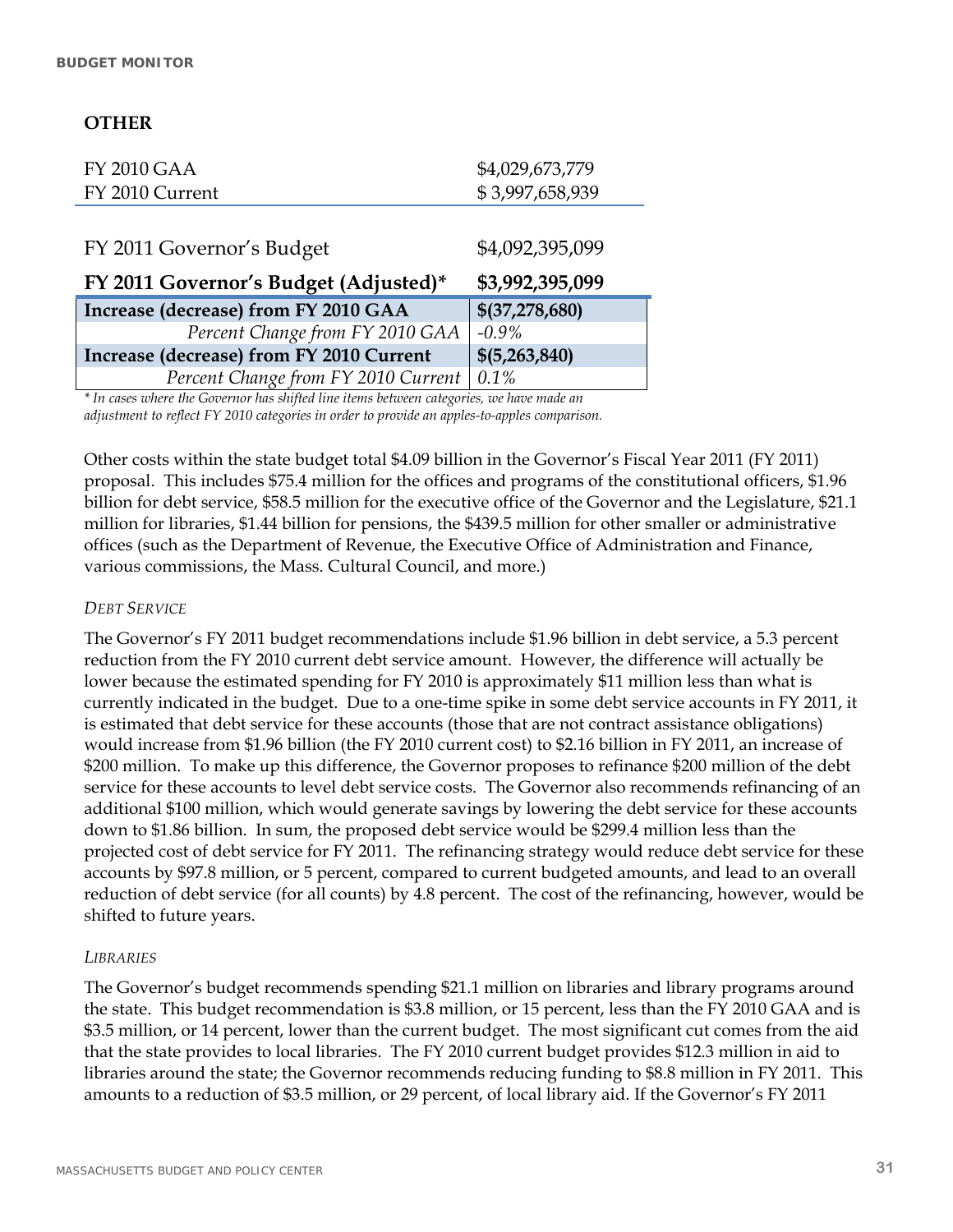budget request is adopted, funding for libraries will have been cut by \$22.4 million or 51 percent in inflation-adjusted dollars since FY 2001.

#### *PENSIONS*

The Governor's budget includes a transfer of \$1.44 billion into the trust fund that supports the state's pension system. Separate from this budget document, the Governor has proposed significant pension reforms that he anticipates would reduce pension costs over the long term. The FY 2011 pension total does not include projected pension costs (approximately \$40 million) associated with employees from the seven county sheriff departments now included in the budget.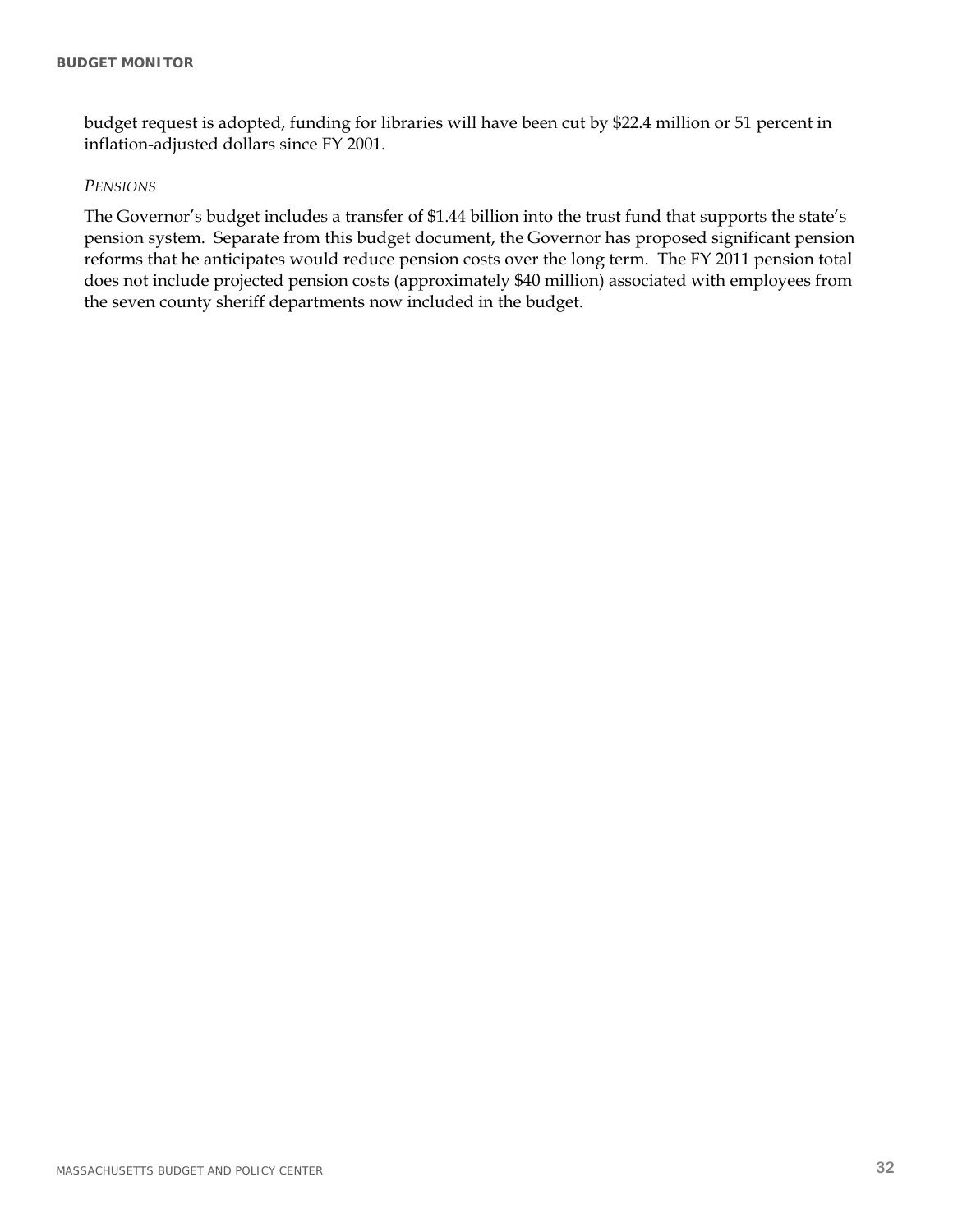### **REVENUE**

The Governor's budget assumes – following the estimate adopted by the House, Senate, and Executive branch in January – that baseline tax revenue for Fiscal Year 2011 (FY 2011) will be approximately \$19.05 billion, 3.2 percent above the January 2010 estimated FY 2010 tax revenue total of \$18.46 billion.

This is a fairly conservative estimate as actual tax revenues have exceeded the estimated benchmarks each of the last four months. This trend could change if the economic recovery falters or if results are disappointing when people file their 2009 taxes in March and April. If, however, current trends continue, the FY 2010 estimate could be exceeded by a significant amount. If revenue grows 3.2 percent above that higher base, there would be more tax revenue available in FY 2011 than the Governor's budget anticipates. While there is a good chance that tax revenue in FY2011 will exceed the estimate, there is also some risk that the national economic recovery will slow, or even dip back into recession, in which case state revenue would grow only very modestly or could decline.

The Governor's budget also assumes \$2.99 billion in departmental revenue and \$8.77 billion in federal revenue.

The remainder of this section describes policy proposals relating to revenue and significant assumptions about new revenue made in the Governor's budget proposal.

### *Revenue from the stimulus law (American Recovery and Reinvestment Act, ARRA) and pending jobs creation legislation: \$1.42 Billion*

As part of ARRA, the federal government provided aid to state governments. The two largest elements of this aid that the state will be using in FY 2011 are increased reimbursements for the state Medicaid program (FMAP) and Education and Flexible Block Grants. These revenues can be broken down as follows:

- Authorized increased Medicaid reimbursement: \$690 million. Generally the federal government reimburses Massachusetts for 50 percent of Medicaid spending. ARRA increased that rate to approximately 62 percent. In FY 2010 this increase is expected to be worth about \$1.3 billion to Massachusetts. ARRA only authorized this increased reimbursement rate through December of 2010 – the midpoint of state fiscal year FY 2011. As a result, states could receive only half a year enhanced Medicaid reimbursements in FY 2011. In Massachusetts that is estimated to be \$690 million.
- Additional increased Medicaid reimbursements: \$608 million. The U.S. House of Representatives has passed jobs creation legislation that includes provisions extending the enhanced Medicaid reimbursements through the end of FY 2011. The President also included this funding in his budget proposals. The Governor's budget assumes that this extension will become law and will be worth an additional \$608 million to Massachusetts (the budget assumes that the enhanced rate will be a little lower than the 62 percent the state is now receiving). If the reimbursement rate remains at 62 percent, the additional federal reimbursement will be closer to \$690 million [updated March 24, 2010.]
- Education and Flexible Block Grants: \$96 million. ARRA included \$994 million in these grants for Massachusetts. Most of that money was used to prevent deep budget cuts to local schools and higher education funding in FY 2009 and FY 2010. The amount remaining for use in FY 2011 is \$96 million.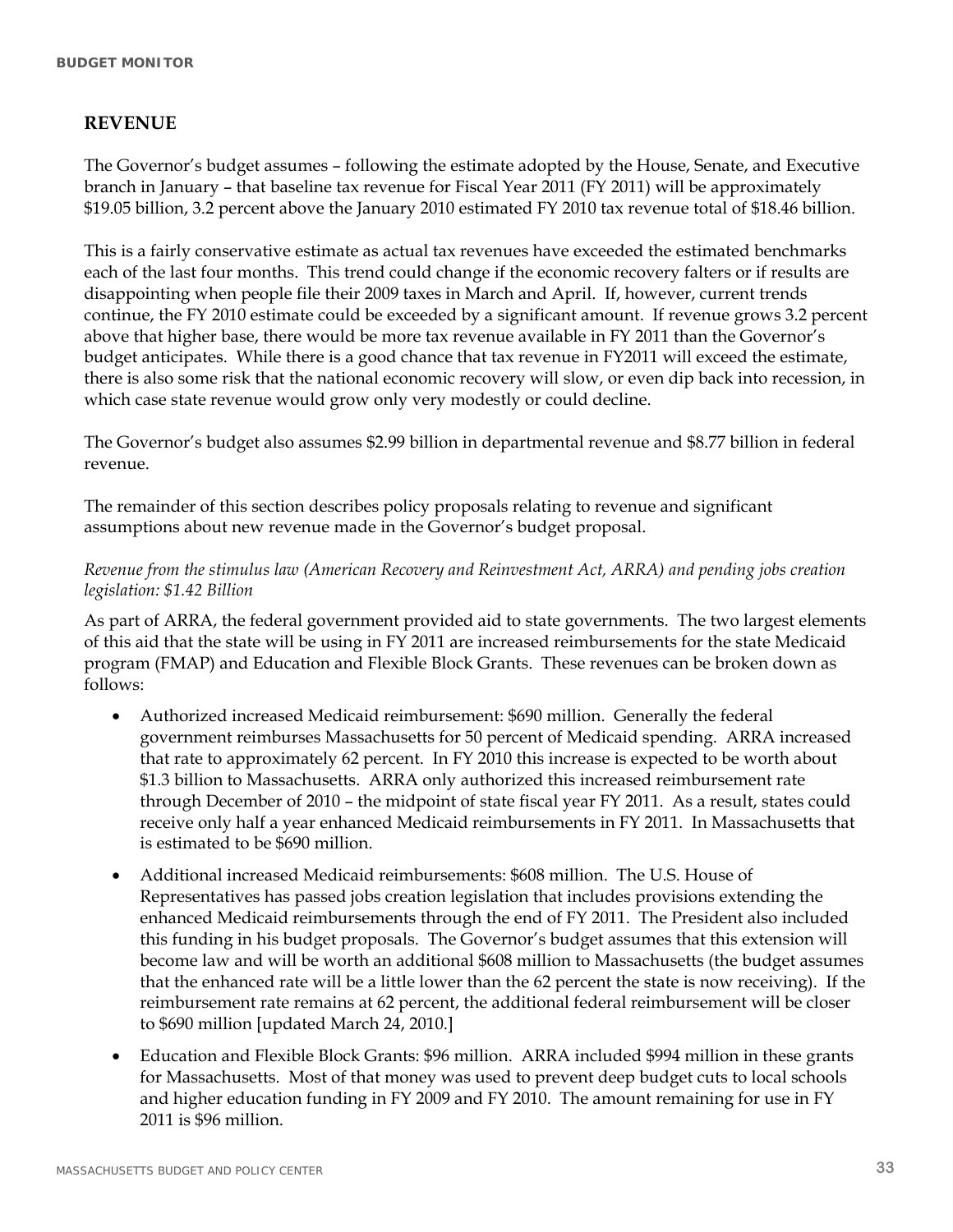\$25.5 million for Temporary Assistance for Needy Families (TANF) Emergency Funds and adoption assistance funding

#### *New Revenue Initiatives: \$230 million*

The Governor's budget includes some tax changes, administrative changes relating to tax collections, and departmental revenue increases. The major changes are as follows:

- \$75 million in savings from capping total cost of the film tax credit at \$50 million a year. This cap would just be in place for FY 2011 and FY 2012.
- \$5 million in savings from reducing FY 2011 life science credit awards.
- \$5 million in savings from repealing the aircraft sales tax exemption.
- \$61.6 million in new revenue from repealing the sales tax exemption for candy and soda. Most of this revenue would be used to help pay for the state's public health programs, and about \$10 million would support the state's school building program.
- \$15 million from increasing the tax on smokeless tobacco and cigars which were not subject to the 2008 cigarette tax increase. The revenue from this would be dedicated to the Commonwealth Care Trust Fund to help pay for the state's health reform initiatives.
- \$31 million anticipated from improvements in tax collection and child support collection at the Department of Revenue.
- \$38 million in new departmental revenue, which includes \$20 million from extending the bottle bill to juices, water and sports drinks, and \$15 million from anti-fraud efforts.

*In addition to funding associated with ARRA and pending jobs creation legislation, the Governor's budget counts on several other temporary revenue sources (and some debt refinancing): \$460 million [revised March 5, 2010]* 

- The Governor initially recommended a \$175 million withdrawal from the Commonwealth's Stabilization Fund (the "rainy day" fund), but then revised his recommendation by \$29 million to a withdrawal of \$146 million. With the March 5 revisions, there would be an estimated \$550 million left in the Fund.
- A \$160 million reimbursement from the federal government for payments to recipients of Social Security Disability Insurance (SSDI), who had been paid for by the Massachusetts Medicaid program over the years, rather than the federal Medicare program. There is a significant likelihood that these payments will not be made by the federal government this year.
- Another \$154 million from other initiatives, such as selling certain state lands (\$19 million), restructuring the state's debt (\$100 million – which is in addition to a \$200 million savings from refinancing debt to smooth out a temporary spike in debt costs), and transferring funds into the General Fund that are currently sitting in off-budget trust funds (\$35 million).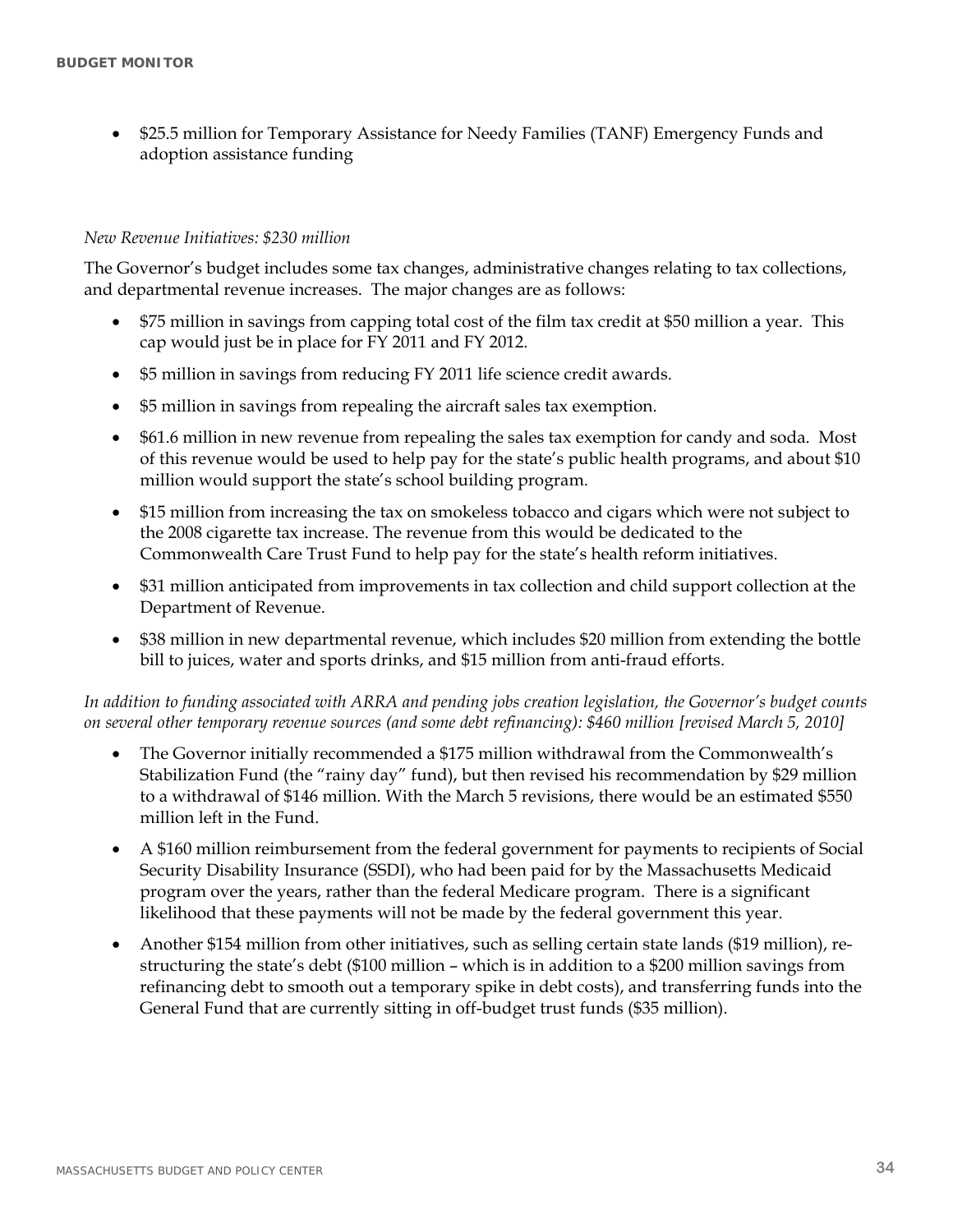#### **BUDGET MONITOR**

### BUDGET BY CATEGORY AND SUBCATEGORY

|                                           | <b>FY 2010</b> |                      | $FY$ 2011 <sup>2</sup> |                 | FY 2010 Current |                            |
|-------------------------------------------|----------------|----------------------|------------------------|-----------------|-----------------|----------------------------|
| <b>BUDGET BY CATEGORY - SUMMARY</b>       |                |                      | <b>Governor</b>        | <b>Governor</b> |                 | <b>Compared to FY 2011</b> |
| (Numbers in Millions)                     | <b>GAA</b>     | Current <sup>1</sup> | (Revised)              | (Adjusted)      |                 | <b>Governor (Adjusted)</b> |
| <b>Budgeted Appropriations</b>            | 28,545.1       | 28,854.6             | 30,007.4               | 29,914.1        | 1,059.5         | $4\%$                      |
| Line-Item Appropriations                  | 27,386.2       | 27,613.6             | 28,279.7               | 28,086.4        | 472.7           | 2%                         |
| Transfers and Adjustments*                | 1.158.9        | 1,240.9              | 1.727.8                | 1,827.8         | 586.8           | 47%                        |
| <b>Pre-Budget Transfers</b>               | 3.148.1        | 3,103.8              | 2,983.9                | 2,983.9         | (119.9)         | $-4\%$                     |
| <b>Total Appropriations and Transfers</b> | 31,693.2       | 31,958.4             | 32,991.3               | 32,898.0        | 939.6           | $3\%$                      |
|                                           |                |                      |                        |                 |                 |                            |

|                                                           |                  | <b>FY 2010</b>       | FY 2011 <sup>2</sup> |                  | FY 2010 Current            |           |
|-----------------------------------------------------------|------------------|----------------------|----------------------|------------------|----------------------------|-----------|
| <b>BUDGET BY CATEGORY - DETAIL</b>                        |                  |                      | <b>Governor</b>      | <b>Governor</b>  | <b>Compared to FY 2011</b> |           |
| (Numbers in Millions)                                     | <b>GAA</b>       | Current <sup>1</sup> | (Revised)            | (Adjusted)       | Governor (adj.)            |           |
| Education                                                 | 6,711.4          | 6,654.7              | 6,731.2              | 6,732.8          | 78.1                       | $1\%$     |
| Chapter 70                                                | 4,042.0          | 4,042.0              | 4,048.3              | 4,048.3          | 6.3                        | 0%        |
| Early Education and Care                                  | 537.3            | 520.8                | 520.8                | 520.8            | 0.0                        | 0%        |
| Elementary and Secondary Education                        | 447.8            | 436.1                | 436.9                | 436.9            | 0.8                        | $0\%$     |
| Higher Education                                          | 1,077.2          | 1,075.6              | 1,070.2              | 1,071.8          | (3.8)                      | $0\%$     |
| School Building                                           | 607.1            | 580.1                | 655.0                | 655.0            | 74.9                       | 13%       |
| <b>Environment and Recreation</b>                         | 199.7            | 202.5                | 187.4                | 185.7            | (16.8)                     | $-8\%$    |
| Agriculture                                               | 16.0             | 16.1                 | 16.1                 | 16.1             | (0.0)                      | $0\%$     |
| Environmental Administration                              | 17.5             | 16.5                 | 20.6                 | 20.6             | 4.1                        | 25%       |
| <b>Environmental Protection</b>                           | 65.8             | 62.7                 | 61.1                 | 59.4             | (3.3)                      | $-5%$     |
| Fish and Game                                             | 17.8             | 17.4                 | 17.5                 | 17.5             | 0.1                        | $0\%$     |
| Parks and Recreation                                      | 82.7             | 89.8                 | 72.2                 | 72.2             | (17.7)                     | $-20%$    |
| <b>Health Care*</b>                                       | 12,658.7         | 12,772.3             | 13,875.0             | 13,755.7         | 983.4                      | $8\%$     |
| MassHealth (Medicaid) and Health Reform <sup>3</sup>      | 10,262.7         | 10,388.3             | 11,330.9             | 11,330.9         | 942.6                      | 9%        |
| Mental Health                                             | 644.1            | 634.0                | 621.7                | 621.7            | (12.3)                     | $-2%$     |
| Public Health                                             | 506.1            | 504.9                | 491.3                | 492.3            | (12.6)                     | $-2%$     |
| State Employee Health Insurance*                          | 1,245.9          | 1,245.1              | 1,431.1              | 1,310.8          | 65.8                       | 5%        |
| <b>Human Services</b>                                     | 3,361.5          | 3,331.4              | 3,347.1              | 3,347.1          | 15.7                       | $0\%$     |
| Children and Families                                     | 783.8            | 775.7                | 760.0                | 760.0            | (15.7)                     | $-2%$     |
| Developmental Services                                    | 1,260.4          | 1,252.6              | 1,268.4              | 1,268.4          | 15.8                       | 1%        |
| <b>Elder Services</b>                                     | 221.1            | 219.6                | 219.5                | 219.5            | (0.0)                      | $0\%$     |
| Transitional Assistance                                   | 767.1            | 759.4                | 773.4                | 773.4            | 14.1                       | 2%        |
| Other Human Services                                      | 329.2            | 324.2                | 325.8                | 325.8            | 1.6                        | 0%        |
| <b>Infrastructure, Housing &amp; Economic Development</b> | 1,625.4          | 1,658.5              | 1,521.5              | 1,620.5          | (38.0)                     | $-2\%$    |
| Economic Development                                      | 32.3             | 38.7                 | 20.4                 | 20.4             | (18.4)                     | $-47%$    |
| Housing and Community Development                         | 248.4            | 297.3                | 271.4                | 270.4            | (26.9)                     | $-9%$     |
| <b>Regulatory Entities</b>                                | 50.6             | 50.2                 | 48.5                 | 48.5             | (1.7)                      | $-3%$     |
| Transportation                                            | 1,254.0          | 1,224.1              | 1,142.2              | 1,242.2          | 18.1                       | 1%        |
| Workforce and Labor                                       | 40.0             | 48.2                 | 39.0                 | 39.0             | (9.2)                      | $-19%$    |
| Law and Public Safety                                     | 2,142.0          | 2,376.5              | 2,272.1              | 2,299.1          | (77.4)                     | $-3\%$    |
| Courts and Legal Assistance                               | 607.0            | 610.4                | 600.1                | 600.1            | (10.3)                     | $-2%$     |
| Law Enforcement                                           | 330.1            | 328.6                | 336.3                | 336.3            | 7.7                        | 2%        |
| Prisons, Probation and Parole                             | 1,026.8          | 1,239.2              | 1,158.5              | 1,185.5          | (53.7)                     | $-4%$     |
| Prosecutors                                               | 132.5            | 132.6                | 132.2                | 132.2            | (0.3)                      | $0\%$     |
| Other Law and Public Safety                               | 45.6             | 65.8                 | 45.0                 | 45.0             | (20.8)                     | $-32%$    |
| <b>Local Aid</b>                                          | 964.8            | 964.9                | 964.7                | 964.7            | (0.2)                      | $0\%$     |
| General Local Aid                                         | 936.4            | 936.4                | 936.4                | 936.4            | 0.0                        | $0\%$     |
| Other Local Aid                                           | 28.4             | 28.4                 | 28.2                 | 28.2             | (0.2)                      | $-1%$     |
| Other                                                     | 4,029.7          | 3,997.7              | 4,092.4              | 3,992.4          | (5.3)                      | $0\%$     |
| <b>Constitutional Officers</b>                            | 71.4             | 77.0                 | 75.4                 | 75.4             | (1.6)                      | $-2%$     |
| Debt Service                                              | 2,088.4          | 2,064.8              | 2,056.0              | 1,956.0          | (108.8)                    | $-5%$     |
| <b>Executive and Legislative</b>                          | 58.9             | 58.5                 | 58.5                 | 58.5             | 0.0                        | 0%        |
| Libraries                                                 | 25.0             | 24.7                 | 21.1                 | 21.1             | (3.5)                      | $-14%$    |
| Pensions<br>Other Administrative                          | 1,376.6<br>409.4 | 1,376.6<br>396.0     | 1,441.8<br>439.5     | 1,441.8<br>439.5 | 65.2<br>43.5               | 5%<br>11% |
|                                                           |                  |                      |                      |                  |                            |           |
| Total Appropriations and Transfers*                       | 31,693.2         | 31,958.4             | 32,991.3             | 32,898.0         | 939.6                      | $3\%$     |

\* In order to make an accurate comparison across fiscal years, this total includes an adjustment to account for the increased use of the Group Insurance Commission

by municipalities for their employee health benefits.

*(Please see footnotes on following page)*